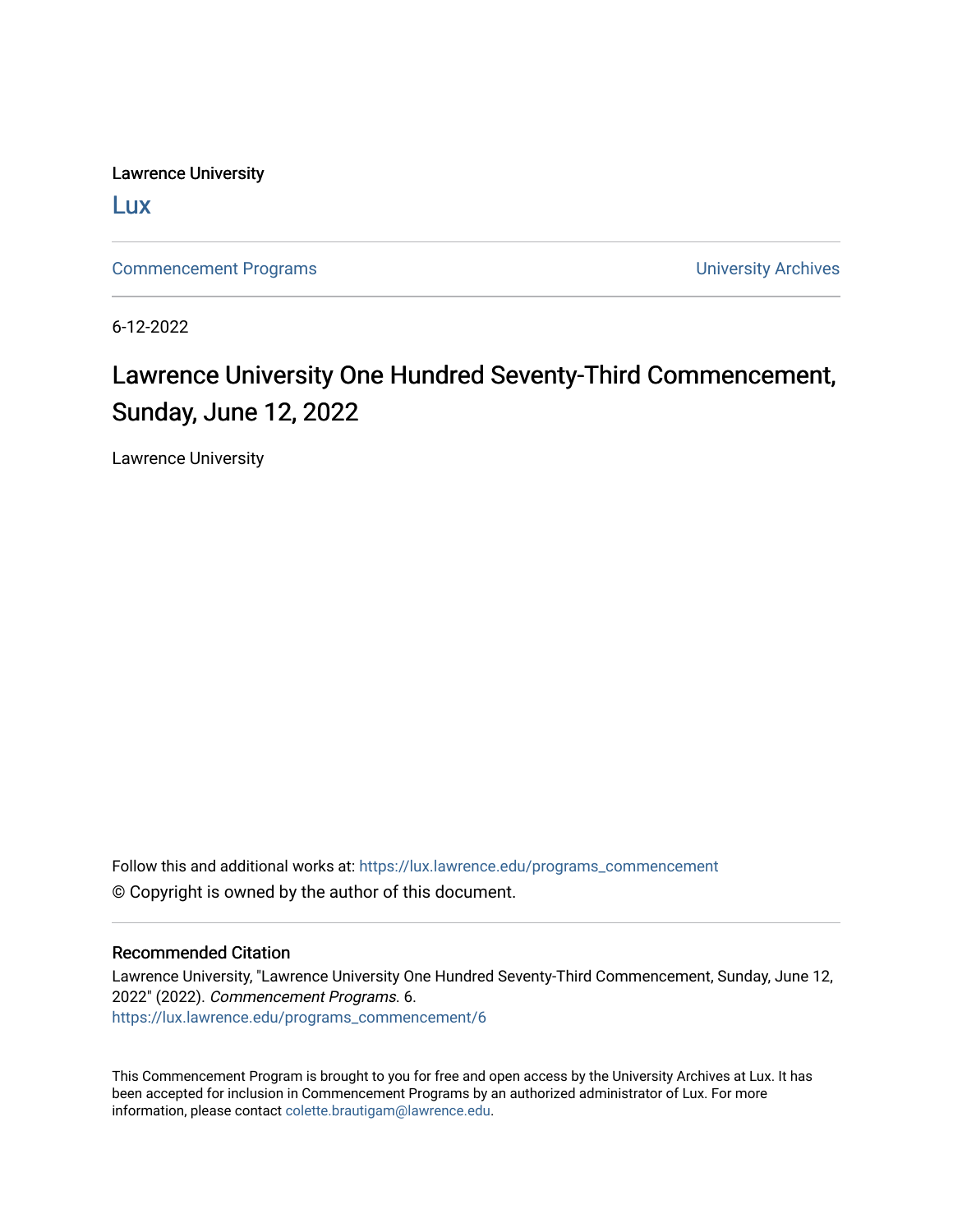

# *Commencement 2022*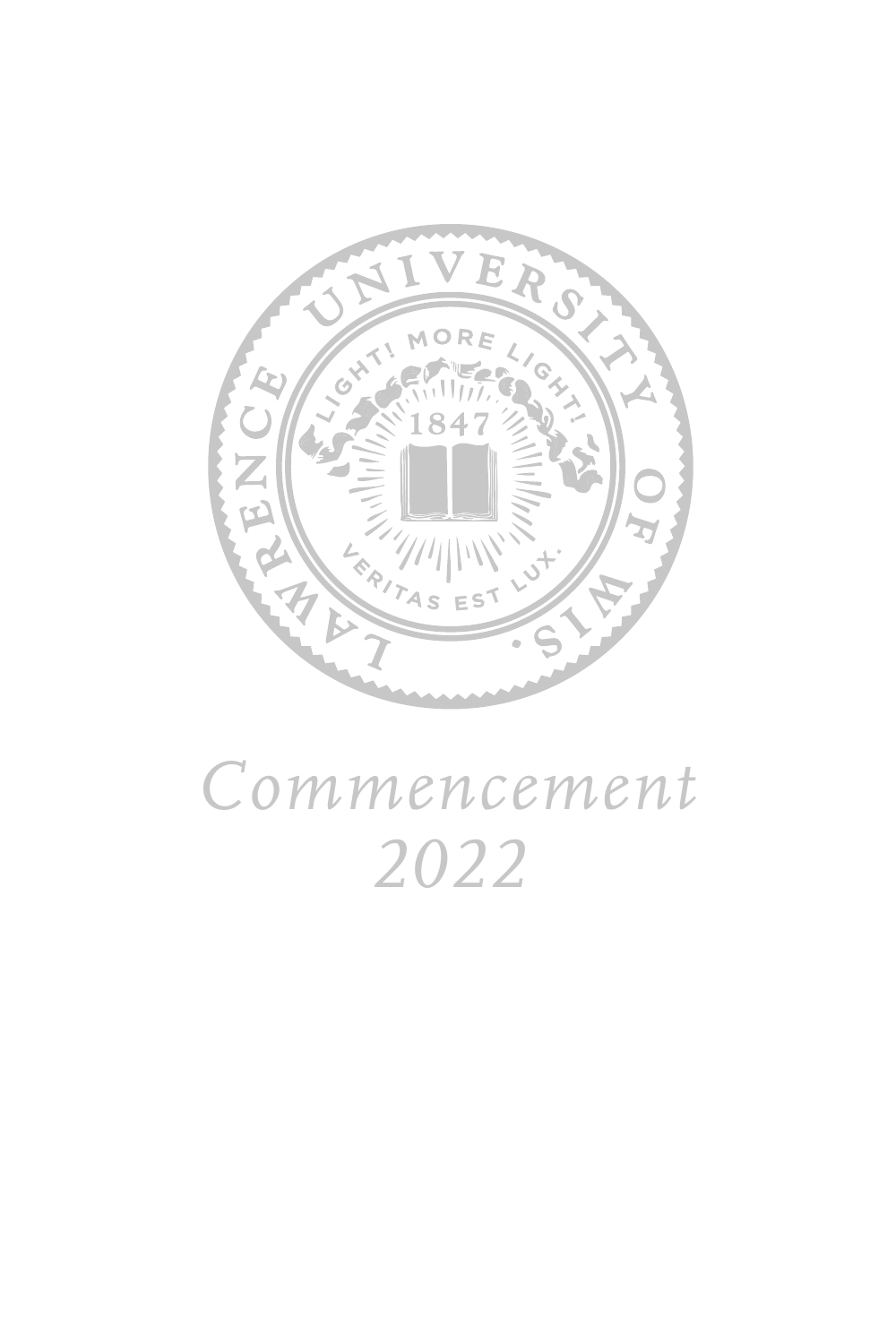## **LAWRENCE UNIVERSITY ONE HUNDRED SEVENTY THIRD COMMENCEMENT**

SUNDAY, JUNE 12, 2022

**PROCESSIONAL**

 *Crown Imperial* William Walton (1902–1983)

THE LAWRENCE UNIVERSITY GRADUATION BAND ANDREW MAST, Conductor, Kimberly-Clark Professor of Music, and Director of Bands

> PROCESSION OF FACULTY AND STUDENTS JULIE McQUINN, Faculty Marshal and Associate Professor of Music

#### **LAND ACKNOWLEDGEMENT**

TANEYA GARCIA '22

**CONVOCATION** CORY NETTLES '92, Chair, Board of Trustees

#### **PRESENTATION OF 2022 AWARDS FOR EXCELLENCE IN TEACHING AND SCHOLARSHIP OR CREATIVE ACTIVITY**

CATHERINE G. KODAT, Provost and Dean of the Faculty

#### **CONFERRING OF HONORARY DEGREES–RETIRING FACULTY MEMBERS**

PRESIDENT LAURIE A. CARTER

PAUL COHEN, Master of Arts Patricia Hamar Boldt Professor of Liberal Studies and Professor of History

JEFFREY COLLETT, Master of Arts Associate Professor of Physics

PETER GILBERT, Master of Arts Alice G. Chapman Director of the Seeley G. Mudd Library

 EILENE HOFT-MARCH, Master of Arts Milwaukee-Downer College and College Endowment Association Professor of Liberal Studies and Professor of French

BRENT PETERSON, Master of Arts Professor of German

**CLASS OF 2022 SENIOR SPEAKER** JESSICA TONCLER '22

**CONFERRING OF HONORARY DEGREE** PRESIDENT CARTER ANTHONY MACKIE, Doctor of Humane Letters

**REMARKS TO THE GRADUATING CLASS** ANTHONY MACKIE

#### **CONFERRING OF DEGREES IN COURSE**

BACHELOR OF MUSICAL ARTS PRESIDENT CARTER and BRIAN PERTL '86, Dean of Conservatory of Music

BACHELOR OF MUSIC PRESIDENT CARTER and DEAN PERTL

BACHELOR OF ARTS/BACHELOR OF MUSIC PRESIDENT CARTER, PROVOST KODAT, and DEAN PERTL

BACHELOR OF ARTS PRESIDENT CARTER and PROVOST KODAT

#### **PRESIDENT'S REMARKS**

## **CLOSING WORDS**

 LINDA MORGAN-CLEMENT Julie Esch Hurvis Dean of Spiritual and Religious Life and Chaplain to the University

**RECESSIONAL**

*Procession of the Nobles* Nikolai Rimsky-Korsakov (1844–1908)

#### THE LAWRENCE UNIVERSITY GRADUATION BAND

RECESSION OF FACULTY AND GRADUATES *(Please remain standing if able until the close of the recessional.)*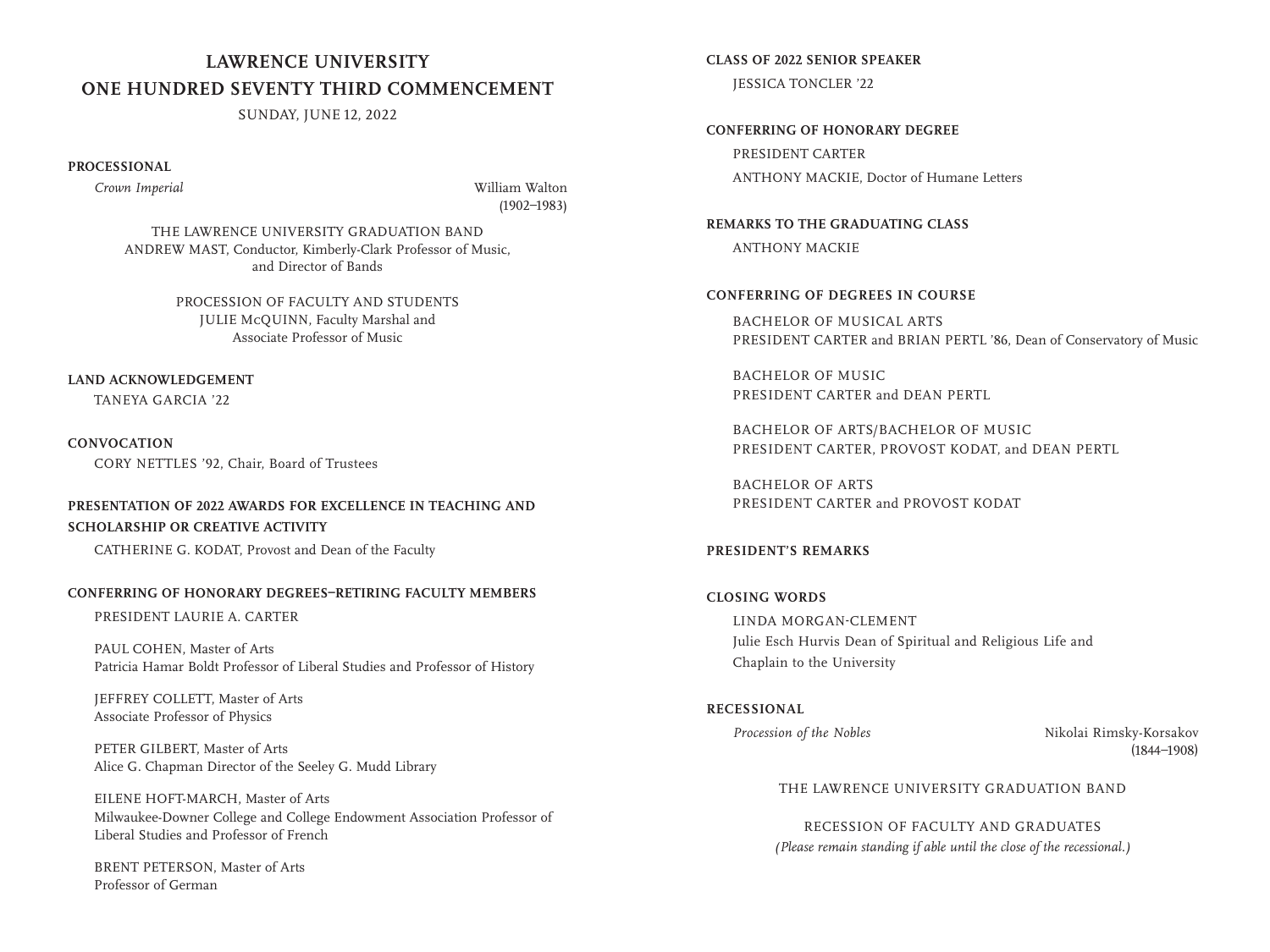## BACHELOR OF MUSICAL ARTS

JUNE 12, 2022

LYDIA S. HELLEVIK *Senior Experience:* Senior Recital; advisor, Patty Darling

DOMINIC JOSEPH LaCALAMITA

#### BACHELOR OF MUSIC JUNE 12, 2022

ZACHARY ADAMS, Performance (Voice) *Senior Experience:* Senior Voice Recital; advisor, John Gates

ADJEDMAA ALI, Performance (Viola) *Senior Experience:* Senior Recital; advisor, Matthew Michelic

CARSON W. BELL, Performance (Guitar, Emphasis in Jazz Studies) (Religious Studies) *Senior Experience:* Jazz Guitar Senior Recital; advisor, José Encarnación

CARLEY MAE BRENNER, Music Education (Instrumental/General)

COLLEEN B. BUR, Performance (Voice) (Pedagogy)

ELIANA RUTH VENTURINI CALHOUN, Music Education (Choral/General)

REI S. COMAN, Music Composition *Senior Experience:* Recital and Portfolio of Original Music Compositions; advisor, Asha Srinivasan

JACOB IRVING DIKELSKY, Music Education (Instrumental/General)

RYAN PAUL ERDMANN, Music Education (Instrumental/General), Music Theory

HANNAH JUDITH FOOTE, Performance (Piano), Music Theory *Senior Experience*: Solo Piano Recital; advisor, Catherine Kautsky

JAELYNN ISABELLA ALEXANDRIA FRANKLIN, Identity and Liberation in Music, student-designed

 *Senior Experience*: Music for Transformative Change: How Can Sound Heal?; advisor, Sonja Downing

BETH SOPHIA FRYXELL, Performance (Violin) *Senior Experience:* Violin Recital; advisor, Samantha George

MAY REGINA GARVEY, Performance (Viola) (French) *Senior Experience:* May Garvey's Senior Recital—Featuring the works of Heinrich Ignaz Franz Biber, Johannes Brahms, Rebecca Clarke, and Vincent Persichetti; advisor, Matthew Michelic

ANDREW RICHARD GOOCH, Music Education (Choral/General/Instrumental), Music Composition *Senior Experience:* Performing and Conducting Portfolio of Original Music

Compositions; advisor, Steven Jordheim *Senior Experience:* Recital and Portfolio of Original Music Compositions; advisor, Joanne Metcalf

NATHAN J. GRAFF, Music Education (Instrumental/General), Performance (Trombone)

SAMUEL MAX GREEN, Music Composition, Performance (Piano)

GABRIELA HERNANDEZ GONZALEZ, Music Theory  *Senior Experience:* Hindemith's Educational Methods and Theories in *Let's build a town*; advisor, Ian Bates

JUAN HERNANDEZ, Performance (Flute) *Senior Experience:* Senior Flute Recital: Music by Tsybin, Izarra, Zyman, Hahn, Amaya and Ponce; advisor, Erin Lesser

BENJAMIN SCOTT HILES, Music Education (Instrumental), Performance (Saxophone)

CHRISTOPHER M HINRICHS, Performance (Voice) *Senior Experience*: Retrospective: Where I've Been and Where I'm Headed; advisor, Steven Paul Spears

LILIAS ELAINE HULL, Performance (Voice), Music Education (Choral/General)

MATTHEW ROBERT JAHNKE, Music Education (Instrumental), Performance (Double Bass)

HANNAH JEANÉ JONES, Performance (Voice) *Senior Experience*: Con Amores; advisor, Karen Leigh-Post

JELANI NA'IM JONES, Music Education (Instrumental/General)

MINDARA KRUEGER-OLSON, Music Education (Instrumental/General)

MARISSA BELLE LAKE, Performance (Voice) (Pedagogy) *Senior Experience:* Senior Recital; advisor, John Gates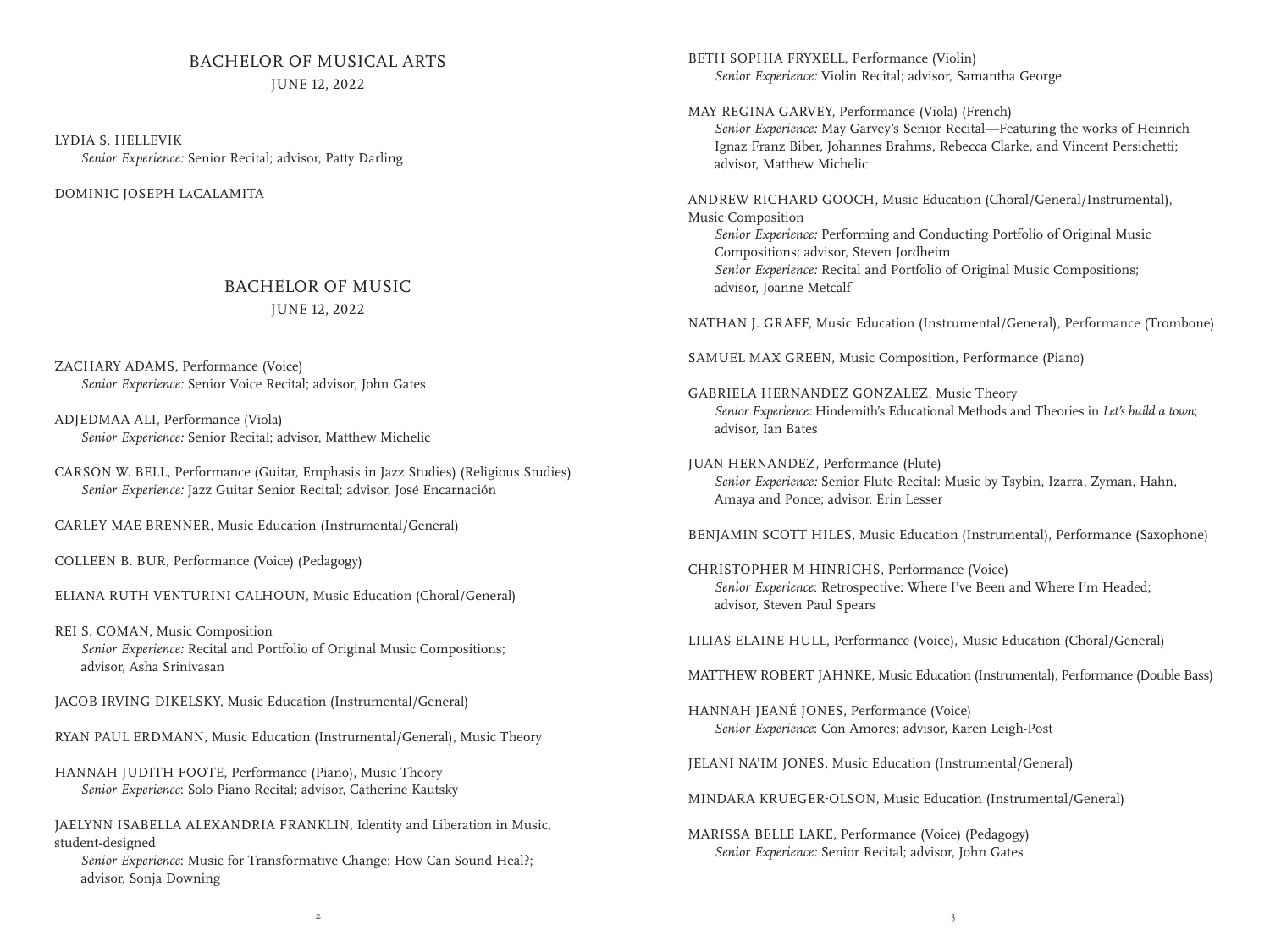ALEXANDER E. LEWIS, Performance (Cello) *Senior Experience:* Alex Lewis' Senior Recital; advisor, Horacio Contreras

KEENAN S. McDONALD, Performance (Percussion, Emphasis in Jazz Studies) *Senior Experience:* Percussion Recital; advisors, Dane Richeson, José Encarnación

BRIANNA KAITLYNN McCARTHY, Music Education (Choral/General/Instrumental)

- AARON S. MONTREAL, Music Composition  *Senior Experience:* Portfolio and Recital of Original Music Compositions; advisor, Asha Srinivasan
- TYLER DAVID NANSTAD, Music Education (Instrumental)
- SARAH ELISE NAVY, Performance (Voice) *Senior Experience:* Senior Recital on Consciousness and Investigating The Works of Underrepresented Composers; advisor, John Holiday

WILLY G QUIJANO, Performance (Guitar), Music Education (Instrumental/General)

ZOFIA MARIE ISACSON SABEE, Performance (Cello) (Music Theory)

STEPHEN N. SIMUNCAK, Performance (Cello), Music Education (Instrumental)

- MARGARET SLAVINSKY, Performance (Voice) *Senior Experience:* Senior Recital: Sacred and Secular Works of Various Composers; advisors, Copeland Woodruff, Steven Paul Spears
- SARAH LINNEA SMITH, Performance (Cello) (Pedagogy) *Senior Experience:* Senior Recital; advisor, Horacio Contreras
- JAZZLYN LAUREL TIMPER, Performance (Clarinet) *Senior Experience:* Jazzlyn's Senior Recital; advisors, David Bell, Orlando Pimentel
- OMAR DAVID TLATELPA NIETO, Performance (Trombone) (Pedagogy) *Senior Experience:* Senior Recital; advisor, Tim Albright
- DAVID WOMACK, Performance (Voice) (Mathematics) *Senior Experience:* Senior Voice Recital; advisor, John Holiday
- DAVID F. YUDIS, Music Composition, Performance (Cello) *Senior Experience*: Recital and Portfolio of Original Music Compositions; advisor, Joanne Metcalf *Senior Experience*: Senior Cello Recital; advisor, Horacio Contreras

## BACHELOR OF ARTS & BACHELOR OF MUSIC DOUBLE DEGREE

June 12, 2022

ERNESTO BAÑUELOS, Performance (Cello), Computer Science *Senior Experience:* Next JS Programming; advisor, Joseph Gregg

KANYON MICHAEL BERINGER, Film Studies, Music Education (Instrumental/General)

- MIKAYLA GABRIELLA FRANK-MARTIN, Psychology, Performance (Trombone)
- AMY GRUEN, Religious Studies, Performance (Viola)  *Senior Experience:* The Ox in the Academy: Art as a Method to Deepen Scholarship in Religious Studies; advisor, Constance Kassor  *Senior Experience*: Colors of the Mind: Amy Gruen Senior Viola Recital; advisor, Matthew Michelic
- JULIA HACKLER, Russian Studies, Performance (Voice) *Senior Experience:* Pechorin's Condemned Fairytale: The Infusion of Literary Narratives into Lermontov's *A Hero of Our Time*; advisor, Peter John Thomas  *Senior Experience:* A Kaleidescope of Love: With Works by Sergei Rachmaninov, Claude Debussy, Jake Heggie, George Frideric Handel, Edvard Grieg, and John Denver; advisor, Steven Paul Spears
- GASTON KAISIN, Environmental Studies, Performance (Trumpet, Emphasis in Jazz Studies)  *Senior Experience:* Assessing the Impact of Climate Change Hazards on Livelihoods Around the World; advisor, Andrew Knudsen *Senior Experience:* Trumpet Recital; advisor, John Daniel
- ALEXIS ELIZABETH LIVINGOOD, Economics, Performance (Viola)  *Senior Experience:* Senior Viola Recital: Music of Bach, Brahms, Kimber, Rozsa and Vieuxtemps; advisors, Matthew Michelic, Frank Babbitt
- CARMEN AMELIA MAGESTRO, Biochemistry, Chemistry, Performance (Flute) *Senior Experience:* When Life Gives You Lumens, Make Luminescence: Incorporation of the Chromophore Pyrene into the Stable Radical BDPA; advisor, Graham Sazama  *Senior Experience:* Senior Flute Recital: Music by Reinecke, Beglarian, Desportes and Khatchaturian; advisor, Erin Lesser
- HENRY McEWEN, Computer Science, Performance (Cello) *Senior Experience:* Performing Arts Mobile App; advisor, Kurt Krebsbach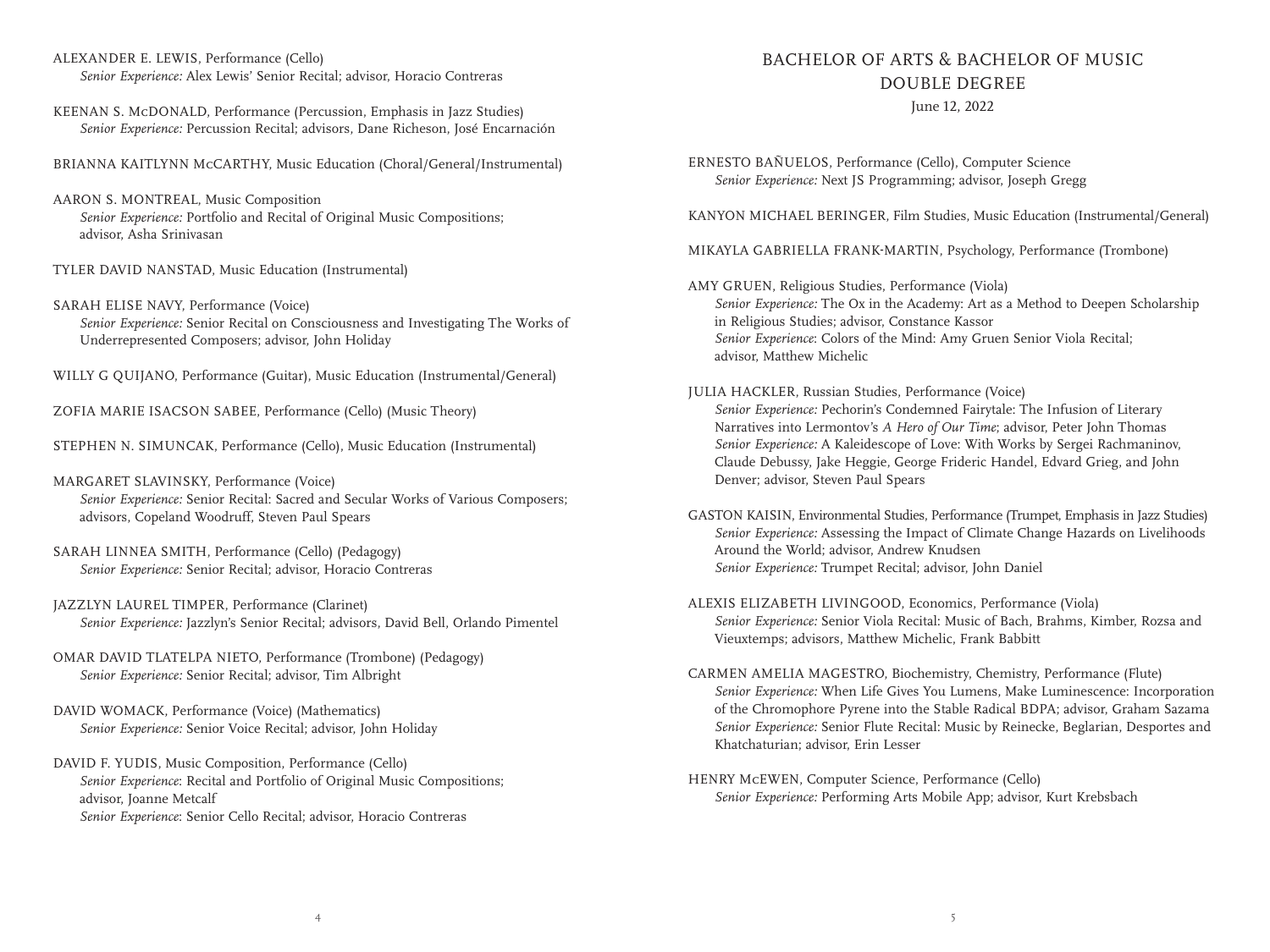ASHER BRADFORD McMULLIN, Religious Studies, Performance (Viola) *Senior Experience:* Theodicy of the Restoration: Towards a Reciprocal Model of Omnipotence and a Kierkegaardian Formulation of Faith; advisor, Constance Kassor *Senior Experience:* Senior Recital; advisor, Matthew Michelic

HENRY PARKS, Environmental Studies, Performance (Tuba) *Senior Experience:* Senior Recital; advisor, Marty Erickson

MATTHEW J. PIPER, Chemistry, Performance (Violin) *Senior Experience:* Exploring Diffusion into Metal-Organic Frameworks: A Solution-Phase Approach; advisor, Graham Sazama *Senior Experience:* Senior Recital: Works by Johan Halvorsen, Ludwig van Beethoven, Nikolai Medtner, and Colreidge-Taylor Perkinson; advisor, Samantha George

CELESTE FAITH REYES, Studio Art, Performance (Clarinet) *Senior Experience:* Senior Clarinet Recital; advisor, David Bell

EVIATAR DOV SHLOSBERG, German, Music Education (Instrumental), Performance (Trumpet)

EMMELINE ROSE SIPE, Spanish, Performance (Voice) *Senior Experience:* Multimedia Portfolio; advisor, Madera Allan *Senior Experience*: Senior Voice Recital; advisor, Karen Leigh-Post

JESSICA GRACE TONCLER, International Relations, Performance (Violin)  *Senior Experience:* Compulsory Freedom: The Effectiveness of the United States's Methods of Foreign-Imposed Regime Change; advisors, Ameya Balsekar, Jason Brozek, William Hixon *Senior Experience:* Senior Recital: Works by Franck, Vivaldi, and Williams; advisor, Samantha George

COURTNEY ELIZABETH WILMINGTON, Neuroscience, Music Education (Instrumental/General) (Biology) *Senior Experience:* The Neurobiology of Play-Based Education; advisor, Judith Humphries

*Senior Experience:* Student Teaching; advisors, Leila Pertl, Matthew Arau

KYLIE MADISON ZAJDEL, French, Performance (Flute), Music Theory

 *Senior Experience:* Quel/le/lo/lø/la/les/los/lex est le/la/lo problème avec les pronoms neutres/x/z; advisor, Eilene Hoft-March *Senior Experience:* Senior Flute Recital: Music by Piazzolla, Loggins-Hull, Martinu, Reynolds and Desportes; advisor, Erin Lesser

*Senior Experience:* Appropriation, Appreciation, or Something Else Entirely? An Analysis of Alexandre Georges' *A la Kasbah*; advisor, Ian Bates

#### BACHELOR OF ARTS

#### June 12, 2022

LUTHER RAY ABEL, English

*Senior Experience*: Herman and the Hangman: Identity, Justice, and Seafaring in Herman Melville's *Benito Cereno* and *Billy Budd*; advisor, Karen Hoffmann

JORDAN ELIZABETH ADAMSON, Psychology (Education Studies) *Senior Experience*: Efficacy of Mindfulness Approaches for Sexual & Gender Diverse Youth and Young Adults; advisor, Beth Haines

ZOE NICOLE ADLER, English, Music (Spanish)

 *Senior Experience*: Narration and Intergenerational Trauma in N. K. Jemisin's *Broken Earth Trilogy*; advisor, Melissa Range *Senior Experience*: *Flute Sonata in E-Flat Major, BWV 1031* by J. S. Bach; *Sonata for Flute Solo* by John La Montaine; and "Sorrow, Like Pleasure, Creates Its Own Atmosphere" by Gene Pritsker; advisor, Erin Lesser

#### ISHITA AGARWAL, Biochemistry, Psychology

 *Senior Experience*: Detection and Localization of Neuropeptide Y in *Biomphalaria glabrata*, a Freshwater Snail; advisor, Judith Humphries *Senior Experience*: Use of Acceptance and Commitment Therapy to Help Adolescents Quit Vaping; advisors, Peter Glick, Amanda Draheim

CLAYTON J. AGLER, Biochemistry (Health and Society) *Senior Experience*: Blood-sucking Bugs and the War between Oxidative Stress and Hemozoin Crystals; advisor, Stefan Debbert

#### DERARTU AHMED, Biology (Religious Studies)

 *Senior Experience*: Does the Acoustic Environment Influence Where Female Fall Armyworms (*Spodoptera frugiperda*) Lay Eggs?; advisor, Jodi Sedlock

KYREE AHMAD ALLEN, Theatre Arts

ZACHARY J. ALLEN, Environmental Studies

MERALIS N. ÁLVAREZ-MORALES, Global Studies, Spanish (Latin American Studies) *Senior Experience*: Global Studies Senior Capstone; advisors, Jason Brozek, Peter John Thomas *Senior Experience*: Spanish Multimedia Portfolio; advisor, Madera Allan

JULIA MARGARET ALBRINCK AMMONS, Biology (Anthropology, Museum Studies) *Senior Experience*: Cougars in Captivity: An Ideal Exhibit for Puma concolor; advisor, Jodi Sedlock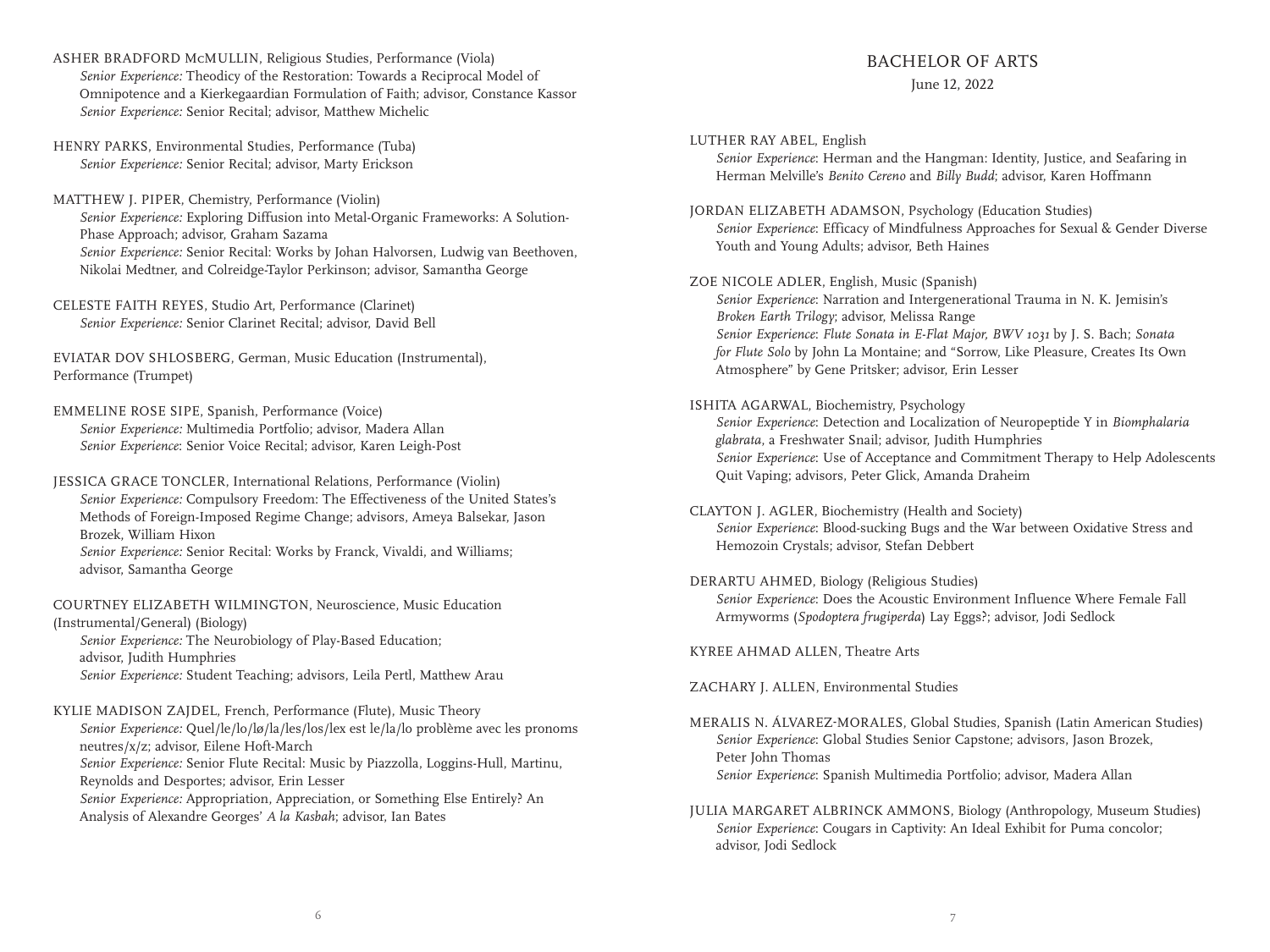- ELLARY ANDERSON, English (Art History, Latin) *Senior Experience*: Human Nature: Ursula's Moments of Transcendence in D.H. Lawrence's *The Rainbow*; advisor, Karen Hoffmann
- URSA ANANDA MAYA ANDERSON, Art History (English, Museum Studies) *Senior Experience*: Reweaving Knowledge: Situating the Body and the Home in Cecilia Vicuña's *Quipu Womb*; advisor, Nancy Lin
- ALESANDRA RAE ARAGON, Psychology (Government) *Senior Experience*: How MDMA is Effective in the Treatment of PTSD; advisor, Amanda Draheim
- CLEOME ASCENZI, Psychology (Art History, Studio Art) *Senior Experience*: Effects of ADHD on Romantic Relationships; advisor, Brittany Alperin
- ADELINA YOON ASTARITA, English (French) *Senior Experience*: *Shadow of War* as a Potential Subversion to Racist Depictions in *The Lord of the Rings*; advisor, KAREN HOFFMANN
- JUAN FELIPE AYALA VALENCIA, Computer Science, Film Studies *Senior Experience*: *Senior Experience* Presentation—Colored Spheres: A Look At Customized Shaders in RSL.; advisors, Joseph Gregg, Kurt Krebsbach *Senior Experience*: Short Narrative Film—*As Seen on Television*; advisor, Anne Haydock
- EDER J. BELLEGARDE, Chemistry *Senior Experience*: Synthesis & Reactivity of [1,2,4]triazolo[4,3-a]quinoxaline; advisor, Stefan Debbert
- JOHN M. BERG, English-Creative Writing Track, Psychology *Senior Experience*: Senior Seminar in Creative Writing; advisor, Charles Segrest *Senior Experience*: Explicit Self-Compassion Training Within Mindfulness-Based Cognitive Therapy May Help Further Reduce Rumination; advisor, Lori Hilt
- EMMA LOUISE MARIA BERGHOLZ, English
- MARGARET GRACE BICE, Government *Senior Experience*: Labor Unions: A Modern Means of Representation; advisor, William Hixon
- ZOE J. BOSTON, Biochemistry (Music) *Senior Experience*: Ciliated Organisms have Unique Conserved Sequences in MAPK-15; advisor, Brian Piasecki

DEREK ROBERTO BRICKLEY, Mathematics-Economics (Spanish, Statistics and Data Science)

 *Senior Experience*: The Effect of Academic Performance on Athletic Success in Collegiate Athletic Programs; advisors, Andrew Sage, Jonathan Lhost

JEREMY JOSEPH BRUTON, Economics, Government (Statistics and Data Science) *Senior Experience*: Is Determinate Sentencing the Truth? Examining the Effects of Wisconsin's 1999 Truth-in-Sentencing Law; advisor, Jonathan Lhost *Senior Experience*: Forecasting the 2020 Presidential and Congressional Elections; advisor, Arnold Shober

#### KELSI BRYANT, Government

 *Senior Experience*: The United States Prison System: What Motives Does the United States Have for Continuing to Implement the Current Penal System?; advisors, Ameya Balsekar, William Hixon

ALEXANDER BUCHLAW, Linguistics

GILLIAN BUCKARDT, Environmental Studies, Geosciences *Senior Experience*: Line 5 Replacement Project: Intersections of Environmental Justice and Hydrogeology; advisor, Marcia Bjørnerud

ZACHARY C BURKE, Biology (History)

- EVELIN CAMPOS-SALAZAR, Biochemistry (Psychology) *Senior Experience*: Nitrogen Heterocyclic Compounds in Medicinal Chemistry; advisor, Stefan Debbert
- THOMAS CANTY, Russian Studies (Linguistics, Music) *Senior Experience*: Avvakum: Motivated by Great Love; advisor, Peter Thomas

ELAN D. CARROLL, Biology (Psychology)

- GABRIEL M. CHAMBERS, Government (Innovation & Entrepreneurship) *Senior Experience*: Food Security and Entrepreneurship; advisor, Claudena Skran
- ALEXANDRA GITA CHAND, English, Physics (Biology, Creative Writing) *Senior Experience*: Charting Autistic Voices; advisor, Melissa Range *Senior Experience*: Creating a Package in Julia to Simulate Anomalous Diffusion; advisor, Douglas Martin
- XIANGQIN CHEN, Biochemistry (Linguistics) *Senior Experience*: Engineered Human Ribonuclease Inhibitor with Enhanced Oxidation Resistance; advisor, Kimberly Dickson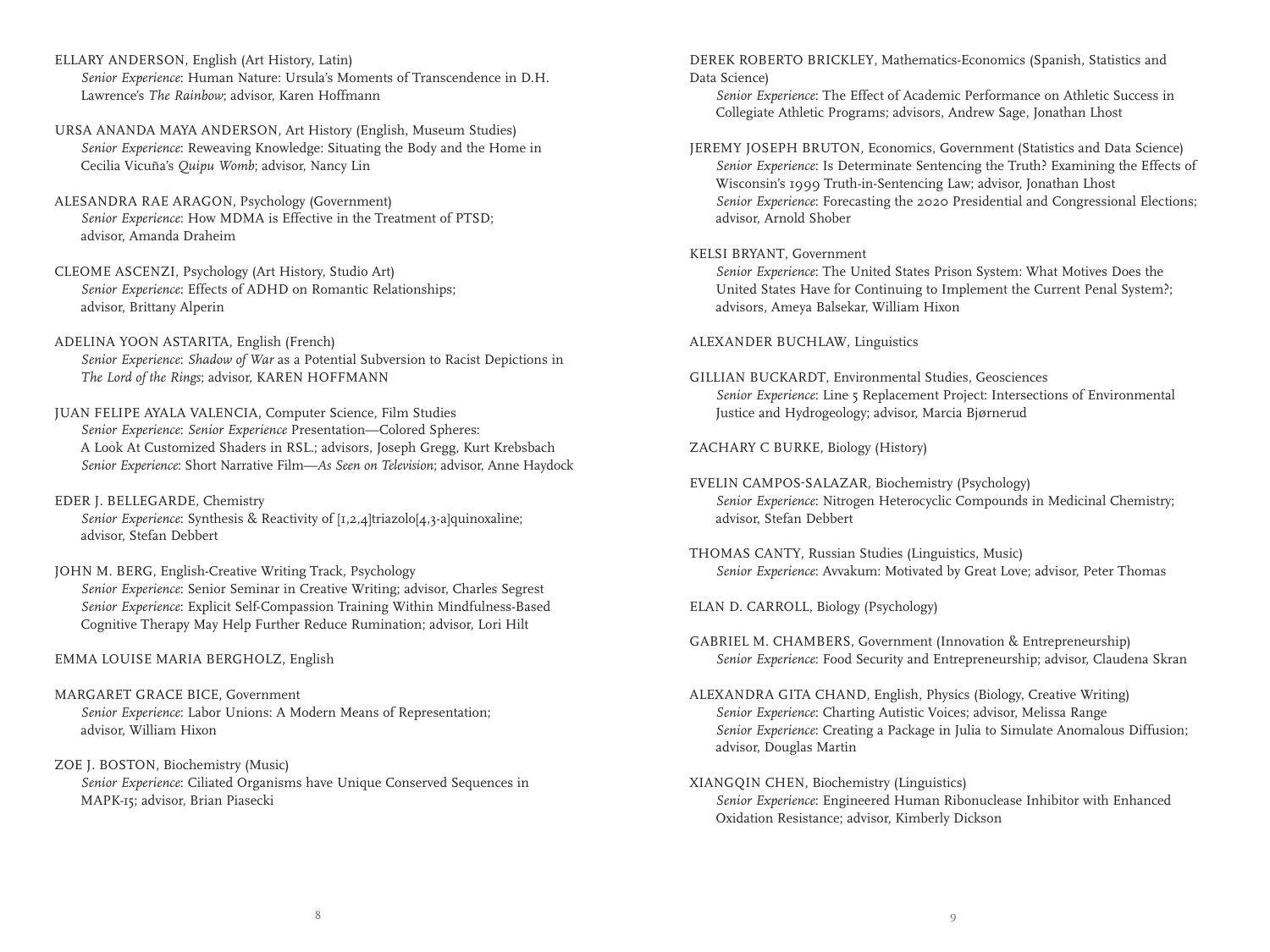ADRIAN CHOU, Biology

 *Senior Experience*: Observing Daphnia Behavior Is an Effective Way to Test for Toxicity; advisor, Bart De Stasio

- EMILIA LUISA CIOTTI HERNÁNDEZ, Government (Spanish) *Senior Experience*: Costa Rica, Nicaragua, and COVID-19: Transparent and Opaque Relations; advisor, Claudena Skran
- JADA CLARENCE, Spanish (Education Studies, Teaching ESL) *Senior Experience*: Spanish Multimedia Portfolio; advisor, Gustavo Fares

#### McKENNA GENE CONLIN, Quantitative Political Analysis, student-designed

 *Senior Experience*: Polarization and the National Mood: Examining Satisfaction Along Party Lines; advisor, William Hixon

- CLARE E. CONTEH-MORGAN, Studio Art (Music) *Senior Experience*: Mixed Up: A Reflection on Invisible Identity and Why I Will Never Choose to Pass; advisor, Rob Neilson
- TYLER JOHN COWERN, Linguistics (Japanese, Teaching ESL) *Senior Experience*: Onna Kotoba and Onee Kotoba: Feminine Language in Japanese Anime and Video Games; advisor, Alexandra Galambosh

#### NAOMI CURRAN, Psychology

 *Senior Experience*: Evaluating the Moderating Effect of Gender on Adolescents' Internalizing Symptoms Throughout COVID-19; advisor, Lori Hilt

#### WILLIAM JAMES DANIELS, Psychology

 *Senior Experience*: How Mindfulness Impacts Flow Facilitation and Performance; advisor, Peter Glick

#### BRANDON ANDY DANOWSKI, Economics (Innovation & Entrepreneurship) *Senior Experience*: From Rags to Riches: The Effect of Money on U.S. Immigration Policy; advisor, David Gerard

KIRA DAVIS, Philosophy, Psychology *Senior Experience*: Partially Impartial: Why Friendship Isn't an Epistemic Issue; advisors, Mark Phelan, Ingrid Albrecht *Senior Experience*: How Trauma Speaks: Auditory Hallucinations in Non-Psychotic Populations; advisors, Brittany Alperin, Elizabeth Becker

ALEXANDRA DE LA ROSA VENTURA, Psychology

 *Senior Experience*: The Impact of Sponsorship and Mentorship on Professional Women; advisor, Peter Glick

JULIAN A. DeGUZMAN, History (Spanish)

BENJAMIN ANTHONY DePASQUALE, Environmental Studies, Music (Statistics and Data Science)

 *Senior Experience*: Solar in the Golden State: Policy and Economics; advisor, Alyssa Hakes *Senior Experience*: Samba: Pedagogy and Performance; advisor, Dane Richeson

#### JACOB HENRY DECK, English, History

 *Senior Experience*: New Power to the Pantograph? John C. Kenefick and the Struggle to Electrify the Union Pacific Railroad; advisor, Paul Cohen

VINCENT MARC DEKUMBIS, Economics (Statistics and Data Science,

Innovation & Entrepreneurship) *Senior Experience*: The Effects of Media Bias on the Median Voter Theorem; advisor, David Gerard

FERNANDO ISMAEL DELGADO, Psychology

MORGAN DONAHUE, Music, Psychology *Senior Experience*: Tarot: XIII; advisor, Karen Leigh-Post

YUTING DONG, Film Studies, Studio Art *Senior Experience*: Self-Reflective Animated Documentary; advisor, Anne Haydock *Senior Experience*: Installation Art Exhibition—"Travelling With Settler"; advisor, John Shimon

ELIZABETH M. DONOVAN, Biochemistry (Health and Society, Psychology)

- RACHEL ANN DRAXLER, Government (History) *Senior Experience*: The Influence of Intersectionality on Voter Turnout; advisor, William Hixon
- LISALYN J. DRESSER, Psychology (Studio Art) *Senior Experience*: Mindfulness for Stress Reduction: Integration in University Classrooms; advisor, Brittany Alperin

SOPHIA MAYA DRIESSEN, Biology (Statistics and Data Science)

SAM H DRIVER, Biology (Biomedical Ethics) *Senior Experience*: Secreted Protein Acidic and Cysteine Rich (SPARC)'s Role of Preventing Lower Back Pain and Disc Degeneration; advisor, Judith Humphries

JESSICA C. DUNCAN, Psychology

BRIAN T. DUONG, Environmental Studies (Geosciences) *Senior Experience*: Plastic Ocean Waste & Fisheries Management; advisor, Bart De Stasio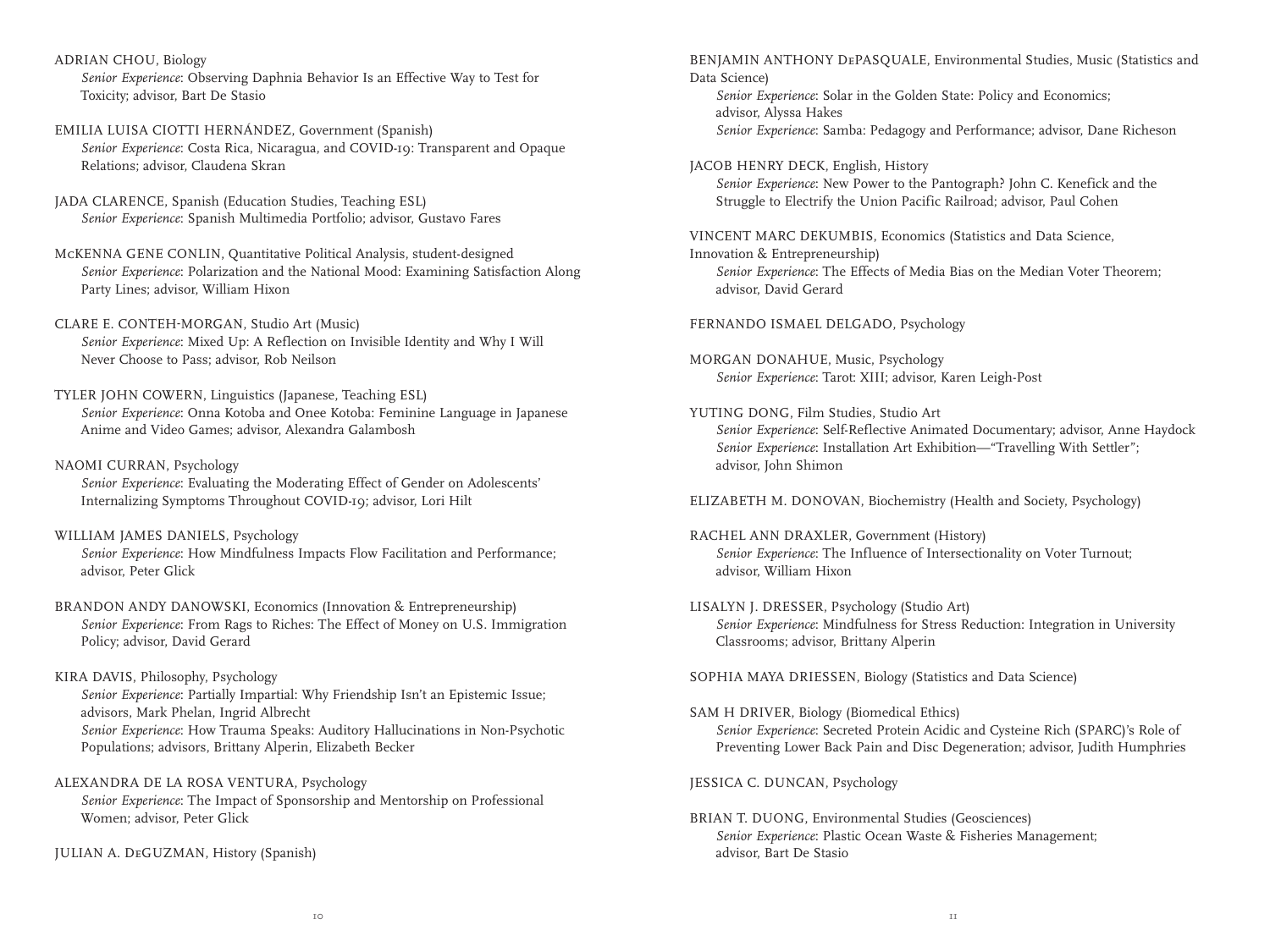LINH P. DUONG, Computer Science (Classical Civilization) *Senior Experience*: React Programming; advisor, Joseph Gregg

BEN DWEH, Psychology (Economics, Innovation & Entrepreneurship)

- KENYA RUBY EARL, Biology (Innovation & Entrepreneurship) *Senior Experience*: Finding New Drug Pathways for Schistosomiasis; advisor, Judith Humphries
- ROLAND QUEATHEM ECKHART, Biology
- PARKER R. ELKINS, Russian Studies (Creative Writing) *Senior Experience*: The Shallow End: A Mudozvon's Guide to Venedikt Erofeev's Москва-Петушки; advisor, Peter Thomas
- LILY ENBYSK, Government (Education Studies) *Senior Experience*: Is Ability Tracking Effective in Schools: The Meta-Analysis Coding Process; advisor, Arnold Shober
- CRISTINA ERRICKSON, Environmental Studies (Philosophy) *Senior Experience*: Bee Attraction to Flower Diversity; advisors, Israel Del Toro, Marcia BjØrnerud
- ELI FEIGON FERRELL, Government

 *Senior Experience*: Banning Battery Cages: An Analytical Policy History of the Rise in Corporate Cage-Free Egg Pledges; advisor, William Hixon

MORGAN ELIZABETH FISHER, Biology

GANNON RILEY FLYNN, English (Creative Writing)

- KELLY BRIDGET FOY, English (History) *Senior Experience*: The Nuanced Nature of Oneness: Exploring Friendship in Toni Morrison's *Sula*; advisor, Karen Hoffman
- TERRENCE FREEMAN, Anthropology *Senior Experience*: The Anarchy of Warfare: Hierarchical Organization in Bronze Age Northern and Temperate Europe; advisor, Peter Peregrine
- SOPHIA RENATA GALASSINI, Studio Art, Art History *Senior Experience*: The Iconographic Authority of Scandinavian Imagery in the Bayeux Tapestry; advisor, Nancy Lin
- JULIAN GARCIA, International Relations, Philosophy *Senior Experience*: Soft Power: Jamaica and Sierra Leone; advisor, Claudena Skran *Senior Experience*: Including the Natural World in Our Moral Decision Making; advisor, Mark Phelan

TANEYA S. GARCIA, Anthropology, Ethnic Studies *Senior Experience*: A Comparison of Indigenous Language Reclamation Modalities; advisor, Carla Daughtry *Senior Experience*: Indigenizing Education: A Learning Model for an Indigenous Education System in the Pueblo of Santa Ana; advisor, Jesús Smith

SHELDON L. GARMON III, Ethnic Studies (History)

- SAMANTHA ELIZABETH GAUDETTE BELLER, Biology (Studio Art, Health and Society) *Senior Experience*: A Murder Most Fowleri: Testing the Inhibitory Effects of M1 Receptor Antagonists on Naegleria Fowleri; advisor, Brian Piasecki
- GABRIEL J. GAUER, Economics (Innovation & Entrepreneurship) *Senior Experience*: Distorted Beliefs Causing Economic Inefficiency; advisor, David Gerard
- ANTONIO O. GONZALEZ, Biology *Senior Experience*: Isolation and Function of Xap-5 in *C. elegans*; advisor, Elizabeth De Stasio
- GLORIELLY GONZALEZ, Biochemistry (Statistics and Data Science) *Senior Experience*: Evaluating Indoor Air Quality at Lawrence University; advisor, Deanna Donohoue
- HENRY GOTTSCHALK, German, History *Senior Experience*: ,Culturfortschritte am Congo' die Untersuchung der antikolonial Aussagen in *Simplicissimus* und *Kladderadatsch*; advisor, Vanessa Plumly
- JESSE F. GRACE, Chemistry, Music *Senior Experience*: Assessing Indoor Air Quality In Brokaw Hall; advisor, Deanna Donohoue *Senior Experience*: Senior Voice Recital: From Shubert to Iron Maiden; advisor, Karen Leigh-Post
- MAE TERESE GRAHS, Biochemistry, Biology (Health and Society) *Senior Experience*: CRISPR-Cas9 Gene Therapy: A Review of its Potential Use in Vascular Ehlers-Danlos Syndrome; advisor, Elizabeth De Stasio
- CHAPIN E. GRUMHAUS, Studio Art, Art History *Senior Experience*: Superimposition and Double Consciousness: How James Van Der Zee Constructs Identity Through a Portrait of Blanche Powell; advisor, Nancy Lin
- MOREAU HALLIBURTON, Music Identity Studies, student-designed *Senior Experience*: Music Identity; advisors, Brian Pertl, Leila Pertl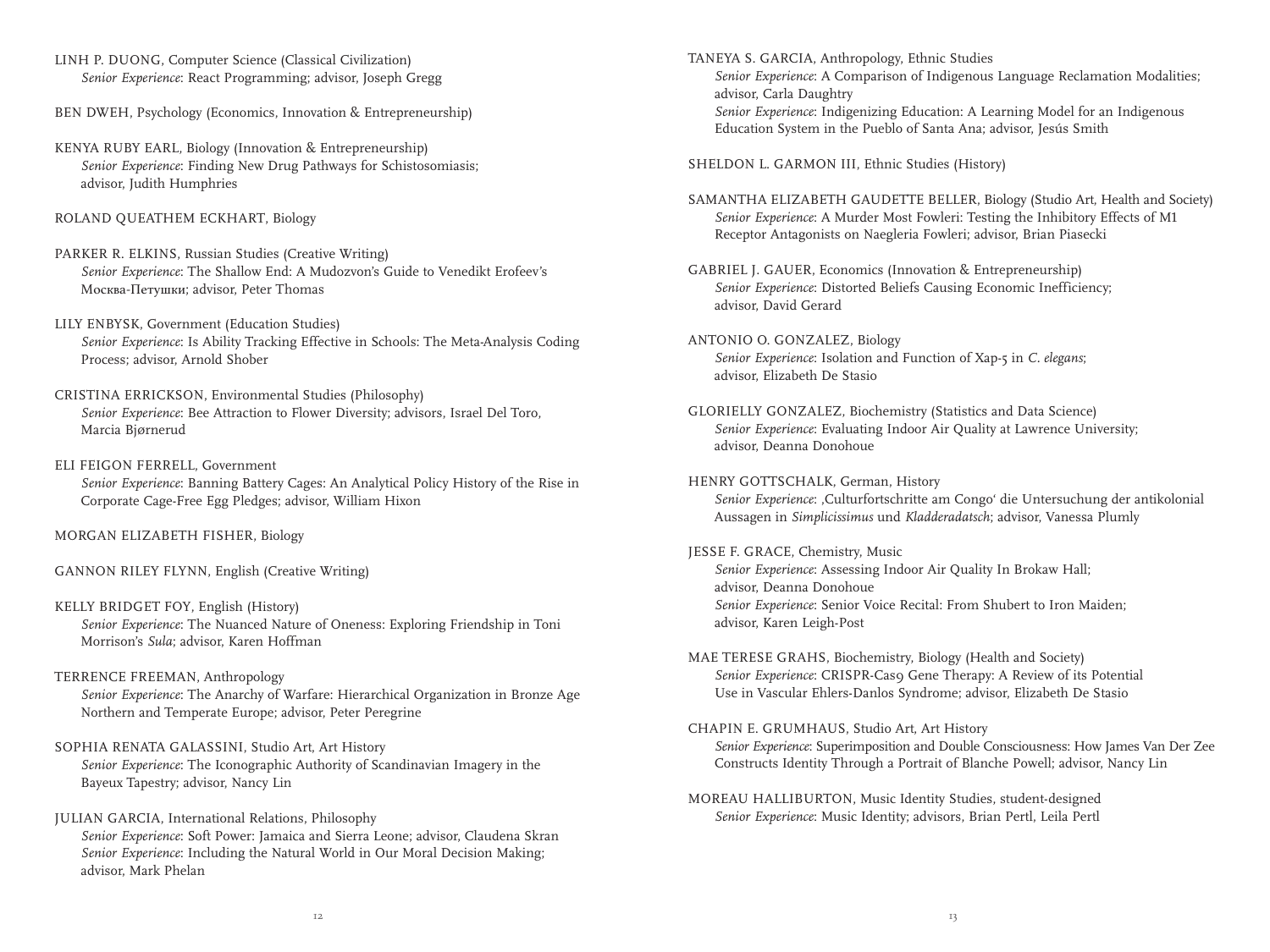TAYLOR WAYNE HALLMAN, Computer Science, Music *Senior Experience*: Custom Chess: A Different Kind of Chess App; advisor, Kurt Krebsbach *Senior Experience*: Taylor Hallman's 4-Song EP; advisor, Brian Pertl

BRANDON J. HALVORSEN, Biology *Senior Experience*: Increasing Heart Rate Variability and Its Impacts on Athletic and Corporate Performance; advisor, Elizabeth De Stasio

KARIN HANNEMANN, Studio Art, German

EMILY ANNE HARPER, Chemistry (English) *Senior Experience*: Accessing Tetrasubstituted Alkenes en Route to the Organic Radical BAxPA; advisor, Graham Sazama

ANDREW M. HARVEY, Government (Innovation & Entrepreneurship) *Senior Experience*: Black Lives Matter and the Impact on Police Reform; advisor, Ameya Balsekar

#### IAN ROBERT HARVEY, Music, Philosophy

*Senior Experience*: Recital with Carson Bell; advisor, Mark Urness *Senior Experience*: Skepticism About the Future: Trust and Why We Should Hold Beliefs; advisor, Mark Phelan

LEAH S. HAWKSFORD, Biochemistry, Biology (Neuroscience) *Senior Experience*: Carbon Monoxide: An Analysis of Accidental Toxicity and Observations of Casual Levels; advisor, Stefan Debbert

CORA ROSE HEINEN, Biochemistry (Biology)

MARION VILLAHERMOSA HERMITANIO, Spanish, Linguistics *Senior Experience*: Spanish Portfolio; advisor, Miriam Rodriguez Guerra *Senior Experience*: Deconstructing Speech Fluency: Rhythm and Music as Tools for the Instruction of Spanish Suprasegmentals; advisor, Miriam Rodríguez Guerra

ALLY MICHELLE HERRERA, Education Studies and Literacy, student-designed (Teaching ESL)

 *Senior Experience*: Learning to Read and Write: A Descriptive Inquiry of Literacy Development in Kindergarten; advisor, Stephanie Burdick-Shepherd

KARINA M. HERRERA, English-Literature Track (Spanish)

JOSEPH DANIEL HEYMAN, Chemistry

 *Senior Experience*: Opening STEM Education: Development and Utilization of Open-Source Instrumentation in Chemical Education; advisor, Deanna Donohoue

MINH QUANG HOANG, Chemistry (Economics) *Senior Experience*: Heterocyclic Antimalarial Drugs: Total Synthesis As a Resource in Drug Discovery; advisor, Stefan Debbert LEVI C. HOMMAN, Studio Art *Senior Experience*: Tetraptych in Oil: Black and White; advisor, Rob Neilson JESSICA L. HOPKINS, Religious Studies (Ethnic Studies) *Senior Experience*: Who Are We? An Examination of the Various Spiritual Changes College Students Experience; advisor, Constance Kassor ZAYA MIN HTIN, Biochemistry *Senior Experience*: Effects of Akt and JNK Regulation of FOXO on Regeneration in Hydra; advisors, Kimberly Dickson, Elizabeth De Stasio, Israel Del Toro, Amy Nottingham-Martin ERIN COLLEEN JACKSON, History *Senior Experience*: The Development of the Nazi Concentration Camp System; advisor, Greg Milano CAITLIN MARIE JAMES, Psychology (Music) *Senior Experience*: The Impact of Student-Athlete Retirement on Mental Health; advisor, Peter Glick MARIA CHRISTINA YANISCH JANKOWSKI, Anthropology, Biology (Health and Society) *Senior Experience*: Gender and Restaurant Work; advisor, Carla Daughtry XIANG JI, Mathematics *Senior Experience*: Algebraic Topology; advisor, Scott Corry SHANIA C. JOHNSON, Art History *Senior Experience*: The So-Called "Ethiopian": The Dialectical Deployment of the Black Magus in the 8th to 14th Century of the Holy Roman Empire; advisor, Nancy Lin SHELBY T. JOHNSON, Anthropology, East Asian Studies (Japanese) *Senior Experience*: Grignon Trading Post Site; advisor, Peter Peregrine *Senior Experience*: Theory and Practice in Chinese Medicine; advisor, Brigid Vance SIERRA J. JOHNSON, Environmental Studies, Government *Senior Experience*: One Battle After Another: Toxic Communities in Chicago; advisor, Alyssa Hakes *Senior Experience*: Climate Inactivism: Why Aren't People Motivated to Address Climate Change?; advisor, Jason Brozek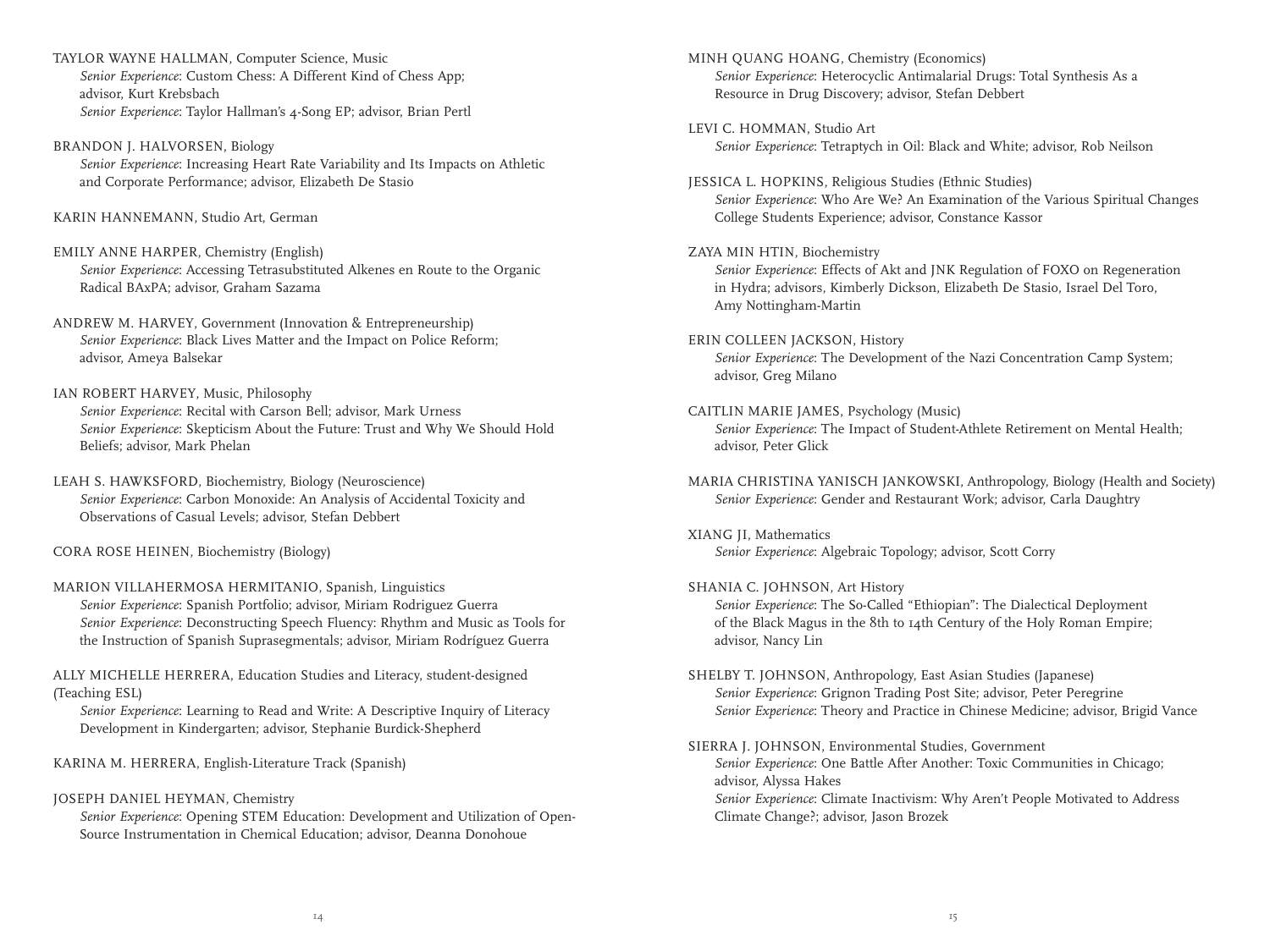ANNA KALLAY, History

 *Senior Experience*: Trying Testimony and Its Role in Perpetuating Anti-Soviet Sentiment in Western Media; advisor, Peter Blitstein

MOEKA KAMIYA, Neuroscience, Psychology (Biology) *Senior Experience*: Rumination and the Gut Microbiome: Effects of a Brief Mindfulness Intervention; advisor, Lori Hilt

PARKER LEOPOLD KAUKL, Economics, Mathematics

#### LAUREN ROSE KELLY, English, Linguistics (Spanish)

 *Senior Experience*: Gertrude Stein's Experimental Writing in A Long Gay Book: Complicating Domestic Realism; advisor, Karen Hoffmann *Senior Experience*: Testing the Impact of Exposure to A Clockwork Orange on the Readability of Paper Mill Jargon for English Speakers; advisors, Kuo-ming Sung, Lavanya Murali, Alexandra Galambosh

DAHEE KIM, Economics *Senior Experience*: Distrust and COVID-19; advisor, David Gerard

#### HYE JEONG KIM, Biology

*Senior Experience*: The Reality of Toxoplasmosis; advisor, Judith Humphries

#### KUNHO KIM, Chemistry

 *Senior Experience*: Detection of GHB (Gamma Hydroxybutyrate) to Prevent Crimes; advisor, Stefan Debbert

#### DANIELLE VIRGINIA KING, Psychology (History) *Senior Experience*: Masculinity and Performative Binge Drinking; advisor, Peter Glick

#### DAVIS KIRKENDALL, Economics *Senior Experience*: The Voices That Are Heard; advisor, David Gerard

#### ELIAS J. KLEIN, Biology

 *Senior Experience*: Light! Less Light!: The Negative Impacts of Light Pollution on the Sea-Finding Behavior of Marine Turtle Hatchlings via Phototaxis.; advisor, Bart De Stasio

- SARA MICHELLE KLEMME, Biology (Psychology) *Senior Experience*: Anxious Behavior in *C. elegans*; advisor, Elizabeth De Stasio
- JACKSON DAUGHERITY KNIGHT, Biology (Studio Art) *Senior Experience*: Wasp Biodiversity in Appleton; advisor, Israel Del Toro

#### SHARON HELENA KOLO, Government (Philosophy) *Senior Experience*: The Role of Self-Identification in Determining Political Efficacy; advisor, Jason Brozek

ALYSSA O. KUSS, Music, Psychology *Senior Experience*: Senior Saxophone Recital; advisor, Steven Jordheim

#### NATALIE J. LaMONTO, Anthropology (Psychology)

 *Senior Experience*: Evaluating the Application of the Collective Impact Model in Collaborative Health Efforts: A Case Study of Weight of the Fox Valley, 2013–2019; advisor, Mark Jenike

- SAMUEL GEORGE LA ROI, Government *Senior Experience*: Correctional Education: A Pathway to Reducing Recidivism in Wisconsin?; advisor, Arnold Shober
- CAITLYN SARAH LANSING, Mathematics (Education Studies) *Senior Experience*: Mathematics and Community; advisor, Julie Rana
- HUNTER WAGNER LANTON, Economics (Innovation & Entrepreneurship) *Senior Experience*: When PACs Go Shopping, How Much Does Money Matter?; advisor, David Gerard
- MADISON JEWEL LAYTON, Studio Art, English (Creative Writing)
- HONG LE, Film Studies (Studio Art) *Senior Experience*: Connecting Pieces; advisor, Anne Haydock
- MY LE, Mathematics (Computer Science, Statistics and Data Science) *Senior Experience*: Applications of Random Forest in a Study of Animals' Distribution in Different Climates; advisor, Andrew Sage
- XUAN LOC LE, Economics *Senior Experience*: IS-Auction Theory; advisor, Adam Galambos
- GUADALUPE LEDEZMA, Spanish (Ethnic Studies) *Senior Experience*: Spanish Portfolio; advisor, Miriam Rodriguez Guerra
- SHUMEI LI, History, Studio Art *Senior Experience*: Identity, Sentiment, and Resistance: Female Literati's Ecofeminist Poetry from the Song Dynasty; advisors, Paul Cohen, Brigid Vance *Senior Experience*: Within; advisor, Benjamin Rinehart
- YIMAN LI, East Asian Studies, History

 *Senior Experience*: The Translation of Memory: Accounts of Female Sent-Down Youths' Experience of Sexuality in Chinese and English Memoirs; advisors, Paul Cohen, Brigid Vance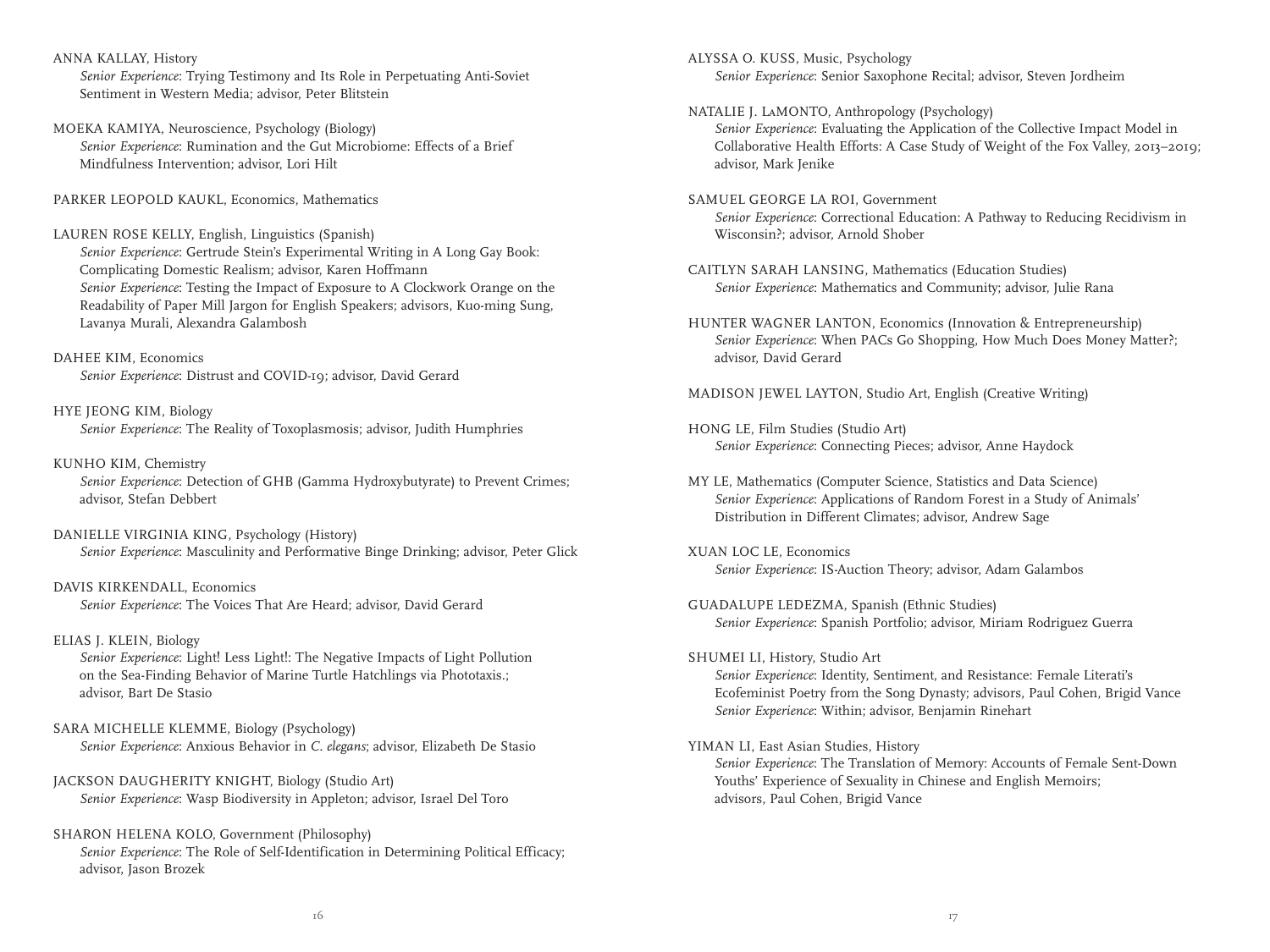ELIZABETH THERESA LIEBAU, Biochemistry, Spanish (Psychology) *Senior Experience*: Targeting regulator of G-protein signaling 4 (RGS4) for possible treatments of chronic conditions; advisor, Kimberly Dickson *Senior Experience*: Integrating Themes Across a Spanish Speaking World; advisor, Gustavo Fares

#### JACKLYN K. LOCKWOOD, Government

 *Senior Experience*: State and Federal Restrictions and the Prevalence of Farm-to-Consumer Programs; advisor, William Hixon

#### MOLLY ROSE LONG, Biology, Music

 *Senior Experience*: Nectar Robbers and Legitimate Pollinators Have Different Effects on Nectar Sugars; advisor, Stefan Debbert *Senior Experience*: Senior Recital: Works by Montgomery, Ravel, Bach, Janacek, and Gardel; advisor, Samantha George

TRINITY LOPEZ, Philosophy (Linguistics) *Senior Experience*: Agreement about Accordances; advisor, Mark Phelan

#### YUI NIIZEKI MAEHARA, Studio Art, Film Studies

 *Senior Experience*: The World of Project Fighters: Character Design; advisors, Benjamin Rinehart, Rob Neilson *Senior Experience*: Developer Diary 3: The Design Behind DADDY; advisor, Anne Haydock

RAMISHA MAHIYAT, Computer Science (Cognitive Science) *Senior Experience*: Biases in Computer Science; advisor, Abhishek Chakraborty

#### KATIE CHUNLEI-CLARK MAHORNEY, Environmental Studies, Geosciences *Senior Experience*: Sea Semester Project; advisor, Marcia BjØrnerud *Senior Experience*: Evaluating the Biogeochemical Effects of Carbon Sequestration through Enhanced Rock Weathering of Crushed Basalt on Urban and Forested Soils at Lawrence University; advisor, Andrew Knudsen

- ANTONIO MANCILLA, JR., Studio Art (Japanese) *Senior Experience*: The Body; advisor, John Shimon
- EZRA JEE MARKER, Chemistry (Environmental Studies) *Senior Experience*: Synthesis of Schistosomicidal Heterocyclic Compounds; advisor, Stefan Debbert
- ELLIOTT McBRIDE MARSH, Environmental Studies, Geosciences *Senior Experience*: GIS/GPS Analysis of Lake Michigan Bluffs; advisor, Jeff Clark
- JACK P MARSHALL, Biology (Health and Society, Neuroscience, Psychology) *Senior Experience*: TRPV1 Capsaicin Sensitivity: Evolution of Bird and Pepper Plant Mutualism; advisor, Alyssa Hakes
- JEFFREY JAMES MASON, English-Literature Track (Creative Writing, Mathematics) *Senior Experience*: Character FIRST: Defining and Methodizing Character Depth; advisor, Karen Hoffman
- JOSEY J McCLAIN, International Relations, Chinese Language & Literature *Senior Experience*: Constructing the Uyghur Identity for the Sake of Saving the Traditional Chinese Confucian System; advisor, Claudena Skran *Senior Experience*: Classical Philosophical Influence in the Modern Chinese Regime; advisor, Matty Wegehaupt
- EMILY LAUREN McFARLAND, Environmental Studies, Government (Geology) *Senior Experience*: An Investigation of Ocean Acidification through Pteropod Abundances and Populations between Honolulu, Hawaii, and Palmyra Atoll; advisor, Marcia BjØrnerud *Senior Experience*: Party for Two? Evaluating the Effectiveness of Coalition

Governments on Climate Policy in the United Kingdom and Norway; advisors, Ameya Balsekar, Jason Brozek

MARGARET W. McGLENN, Biology (Statistics and Data Science)

DYLAN SCOTT McMURRAY, Neuroscience (Biology, Cognitive Science, Health and Society, Psychology)

 *Senior Experience*: NoMowMay 21: How Citizen Science Projects Can Potentially Decrease the Effects of Social Isolation; advisors, Israel Del Toro, Relena Ribbons

LIAM W. McQUADE, Government (Environmental Studies)

#### ALEXANDER D. MEDRANO, Government

 *Senior Experience*: Syrian "Refugees": How States Avoid Responsibility by Redefining and Limiting Terms; advisors, Ameya Balsekar, Jason Brozek

#### MORGAN KAY MEHLBERG, German

MATTHEW MEININGER, Economics (Innovation & Entrepreneurship) *Senior Experience*: Money Is Not Everything; advisor, Jonathan Lhost

#### LEENA MARIE MEYERS, Studio Art, English

 *Senior Experience*: Exploring Reproductive Autonomy: Underwater Self Portraits; advisor, John Shimon

 *Senior Experience*: Touching the Veil of Reality: Theoretical Inquiry in Sally Mann's *Hold Still:* A Memoir with Photographs; advisor, Karen Hoffman

#### RACHEL CLAIRE MICHTOM, Music (Education Studies) *Senior Experience*: Senior Recital; advisor, Erin Lesser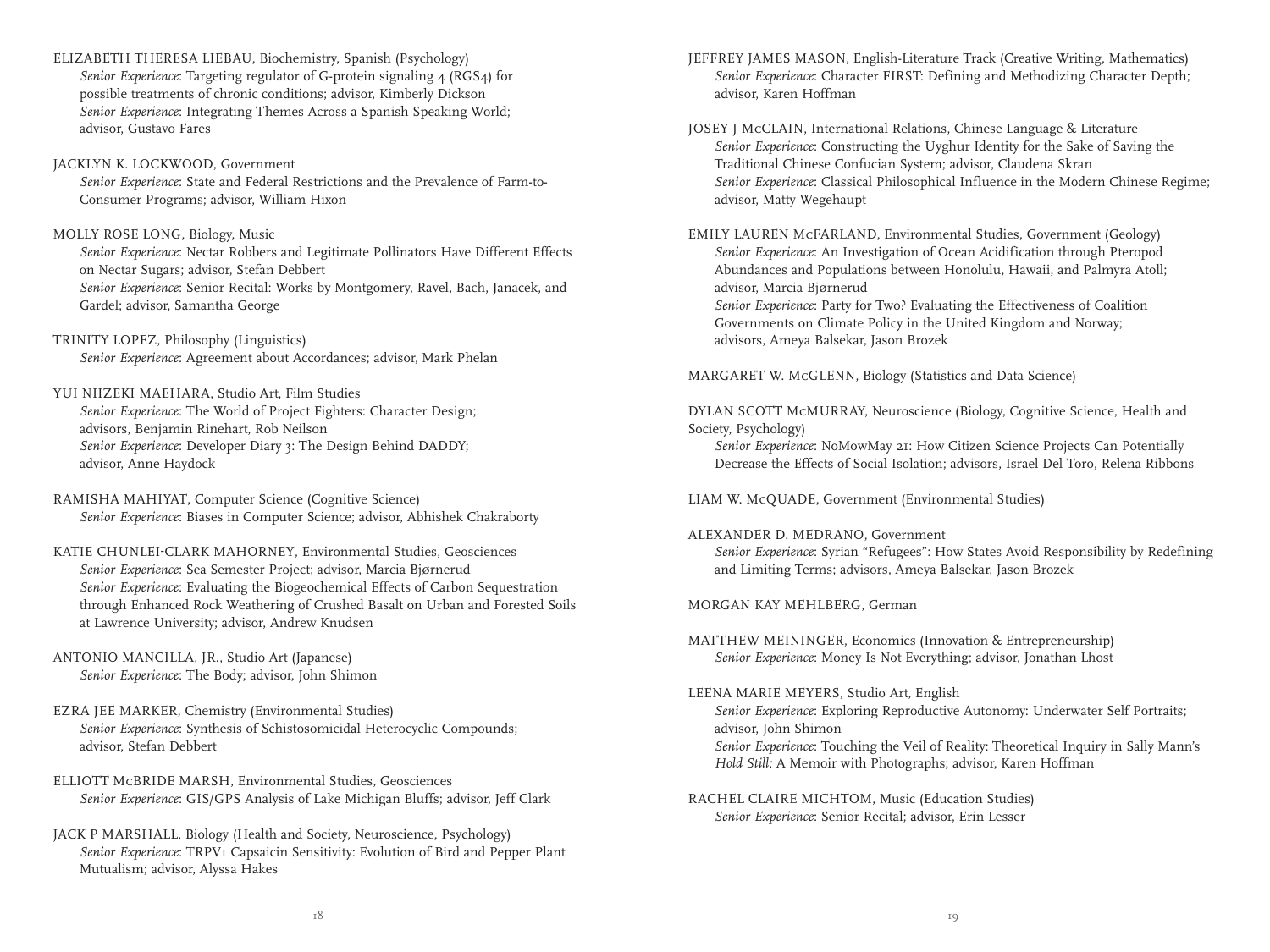ANNAHALLE M. MILLER, Mathematics, Religious Studies *Senior Experience*: Groups and Symmetry; advisor, Julie Rana

CHARLOTTE ROSE MARIE MOISAN, French (Education Studies, Teaching ESL) *Senior Experience*: Le regard entre femmes: une analyse de l'agence et du pouvoir dans Portrait de la jeune fille en feu et des publications Instagram; advisor, Eilene Hoft-March

HALLIE KATHRYN MOLITOR, Ethnic Studies (Education Studies, Teaching ESL) *Senior Experience:* Student Teaching; advisor, Stephanie Burdick-Shepherd

TANNER J. MORRIS, Studio Art (Innovation & Entrepreneurship)

ALEXANDER JOSEPH MOSQUERA, Neuroscience, Psychology (Biology) *Senior Experience*: Jogging Your Memory: Aerobic Endurance Exercise as an Alternative Memory Loss Treatment for Individuals with PTSD; advisor, Elizabeth Becker

DYLAN SLADE MUNSELL, Philosophy *Senior Experience*: TOP OF THE LEADERBOARD: A Paper on the Permissibility of Virtual Murder in Video Games; advisor, Mark Phelan

NORA C. MURPHY, Economics (Studio Art) *Senior Experience*: Science is a Social Construct: The Role of Incorrect Science and Distrust in the COVID-19 Pandemic; advisor, David Gerard

RITA KLEMMER MURPHY, Film Studies (Museum Studies)

- MAI NAMIKI, Biology, Neuroscience (Anthropology) *Senior Experience*: Cacao Polyphenol May Interact with Gut Microbiome, Leading to Better Mental Health; advisors, Brian Piasecki, Elizabeth De Stasio
- TARREL JOLLION NEDDERMAN, Economics, Philosophy *Senior Experience*: Distrust in the Modern Day; advisor, Jonathan Lhost *Senior Experience*: The Absolute Impure: The Sublime Experience of Monsters; advisor, Mark Phelan

RILEY NEWTON, Economics (Studio Art, Statistics and Data Science)

- THAI Q. NGUYEN, Biology (Statistics and Data Science) *Senior Experience*: Grenlie Lake: How Temperature and Dissolved Oxygen Have Changed Over Time and the Impact of Temperature Changes on Freshwater Ecosystems; advisors, Bart De Stasio, Israel Del Toro
- NGUYEN THAO NGUYEN, Biology (Neuroscience) *Senior Experience*: The Role of Dopaminergic Pathway in Modulating the Behavior of *Caenorhabditis elegans*; advisor, Brian Piasecki

QUYNH-ANH THI NGUYEN, Biochemistry (Statistics and Data Science) *Senior Experience*: Autism Spectrum Disorder: Proposed Clinical Interventions for Potential Genetic and Environmental Risk Factors; advisors, Elizabeth De Stasio, Kimberly Dickson

TRINH XUAN ANH NGUYEN, Computer Science (Economics)

SMAILYN ANETTE NICASIO, English (Film Studies) *Senior Experience*: Because she could not change herself in this respect: Internalization, Individuality, and Identification in Nella Larsen's *Passing*; advisor, Karen Hoffmann

LILIAM OCAMPOS HEREDERO, Psychology (French, Spanish) *Senior Experience*: Mindfulness-Based Approaches for Children's Behavioral and Social-Emotional Problems: Ethnic and Socioeconomic Considerations; advisor, Beth Haines

CHARLES SUTTON OERTEL, International Relations *Senior Experience*: Trans-National Mapping: Evaluating Inclusion and Acceptance of Trans and Non-Binary Communities; advisors, Ameya Balsekar, William Hixon

BRIZAIZET OLASCOAGA LAUREANO, Biology (Statistics and Data Science)

MIKAELA C ORANGE, Global Studies (Spanish)

HEZEKIAH ORTIZ, Global Studies *Senior Experience*: The Globe of the 21st Century: Pandemic Life; advisors, Ameya Balsekar, Sonja Downing, Jason Brozek, Dominica Chang

#### NIKOLA OSTMAN, Linguistics

- RACHEL LAUREN OVERBY, Environmental Studies, Music *Senior Experience*: Farm to Table and Hydroponics; advisor, Elizabeth De Stasio *Senior Experience*: Harp Recital, featuring works by Germaine Tailleferre, Henriette Renié, and Sergei Prokofiev; advisor, Leila Pertl
- ABDUL MOMIN BINYAMIN PANHWAR, Government (Psychology) *Senior Experience*: Has the National Flood Insurance Program Failed Its Fundamental Purposes? A Case Study of Florida's Miami-Dade County; advisor, Ameya Balsekar
- JISUN PARK, Biology (Japanese)

 *Senior Experience*: What If Mosquitoes Disappeared from the World?: Ecological and Anthropological Effects; advisor, Jodi Sedlock

#### REED THOMAS PARKS, Biology

 *Senior Experience*: Effects of Anthropogenic Sound on Marine Mammal Prey Ability to Differentiate Between Calls of Differing Killer Whale Ecotypes; advisor, Brian Piasecki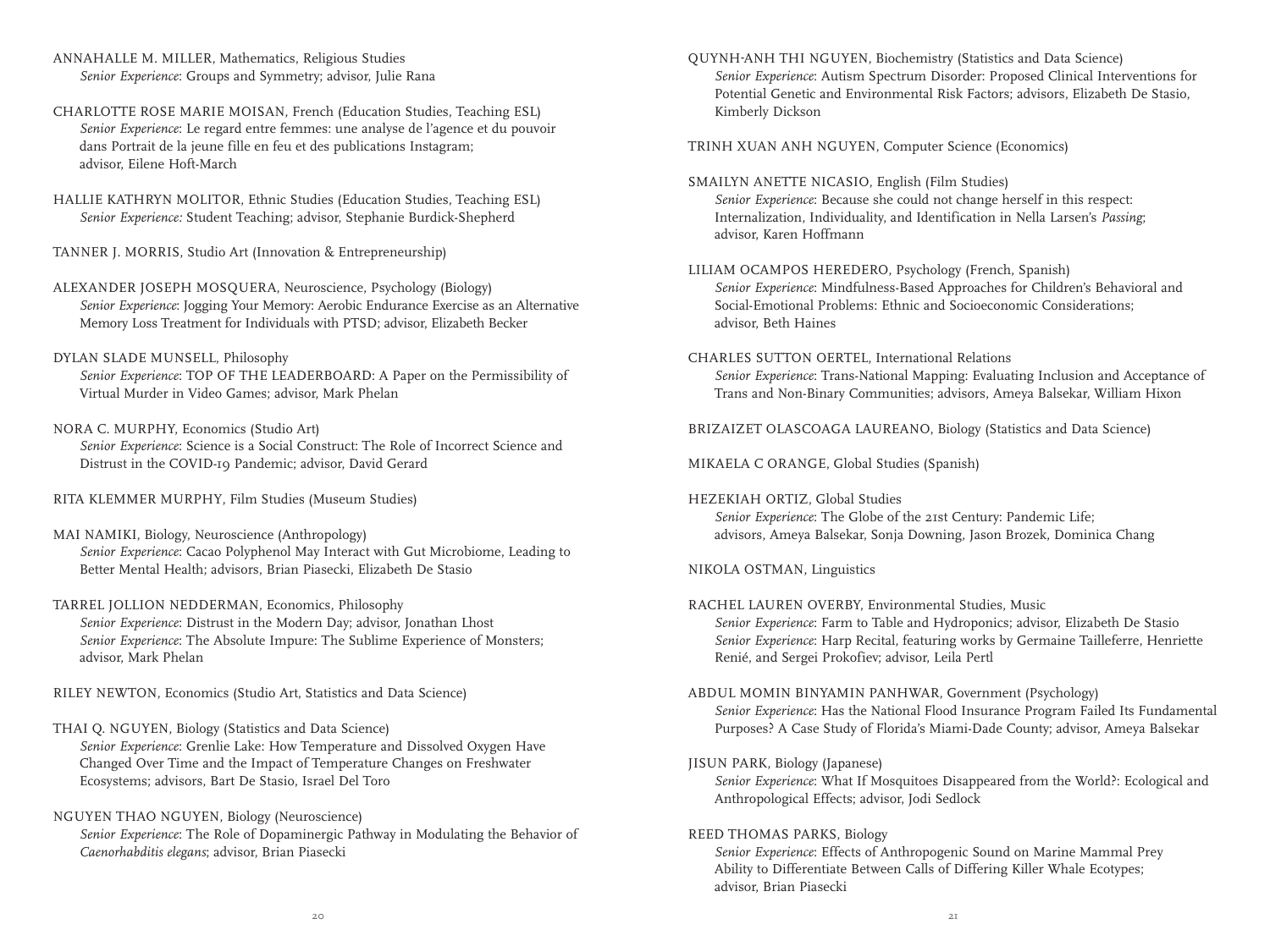- ANDREW T. PAULSON, Environmental Studies *Senior Experience*: Learning from Home: What Illinois Restoration Teaches Us; advisor, Alyssa Hakes
- ANA NIKOL PEDUK, Environmental Science, Geosciences (Music) *Senior Experience*: Measuring Methane Emissions in the Appleton Area; advisor, Deanna Donohoue
- KATHERINE MEI XIAOBING PERRY, Chinese Language & Literature (History) *Senior Experience*: Jinghuayuan's Feminist Utopia; advisor, Kuo-ming Sung
- CLAIRE KATHRYN PETERS, History (English)
- MATTHEW W. PETERS, Government, Philosophy *Senior Experience*: A Utilitarian Analysis of Criminal Punishment, Pretrial Systems, and Civil Liability; advisor, Steven Wulf *Senior Experience*: The Justification of Punishment in Bentham and Kant; advisor, Mark Phelan
- DINEAH M. PETERSON, Ethnic Studies
- ELYSSA M. PFLUGER, Studio Art, Mathematics *Senior Experience*: Interference; advisors, Tony Conrad, Meghan Sullivan
- TOAN PHAM, Computer Science (Statistics and Data Science) *Senior Experience*: Research in Data Science; advisor, Andrew Sage
- CARLA IVETTE PLASCENCIA, Psychology (Creative Writing) *Senior Experience*: La Herida Materna: How the Mother Wound Creates Intergenerational Trauma; advisor, Peter Glick
- ALEXANDRA POLLOCK, French (Theatre Arts)

 *Senior Experience*: Assimilation ou l'intégration: la représentation des immigrants dans les albums de jeunesse L'arrivée des capybaras et D'un grand loup rouge; advisor, Eilene Hoft-March

- HARRIET ALLEN PORTER, Anthropology *Senior Experience*: Stigma Syndemics: Autism, Gender Diversity, and Access to Quality Healthcare; advisor, Mark Jenike
- MAYA SCOTT PURI, Physics *Senior Experience*: Mechanics of Metamaterials; advisor, Margaret Koker
- HONGYU QIAN, Neuroscience (Biology, Psychology) *Senior Experience*: The Brain of Elders with Motor Deficit; advisor, Nancy Wall
- KEVIN C. QUIRK, Government

 *Senior Experience*: Anti-Immigrant Rhetoric Effect on Southwestern Voters; advisors, Ameya Balsekar, Jason Brozek, William Hixon, Arnold Shober

AUDREY ELIZABETH RASMUSSEN, Studio Art (Environmental Studies)

DIALLO VISJAY RICHARDSON, Economics (Psychology)

- AMELIA ISABEL RICHTER, Environmental Studies (Biology) *Senior Experience*: The Perks of Perennial Polyculture: Examining the Place of the Novel Grain, Kernza Intermediate Wheatgrass, in a Sustainable Future; advisor, Alyssa Hakes
- CLAIRE MARGARET RICKETTS, Mathematics, Music (Statistics and Data Science) *Senior Experience*: Connections Between Mathematics and Music; advisor, Scott Corry *Senior Experience*: Solo Piano Recital; advisor, Michael Mizrahi

JOSE L. RICO-FAJARDO, Neuroscience (Psychology)

ANDREA FLAVIA RITZIU, Environmental Studies (Government)

- CAMILLE JOSEPHINE ROBERTSON, Film Studies (English, Spanish)
- WILLIAM JAMES ROBERTSON, Psychology *Senior Experience*: Diversity Training, Ethical Leadership, Microaggressions and Discrimination in the Workplace; advisor, Amanda Draheim
- GUILHERME ROMA MOURA MARTINS, Economics, Mathematics *Senior Experience*: Information, Behavior, and the American Healthcare System; advisor, David Gerard *Senior Experience*: Algebraic Number Theory; advisor, Alex Heaton
- JACOB J ROSENBERG, Mathematics-Economics
- SPENSER ROSS, Physics (History) *Senior Experience*: What is Chalk Made of? The X-Ray Diffraction of Chalk; advisor, Margaret Koker
- JACOB A ROWLEY, Neuroscience, Philosophy, Psychology *Senior Experience*: Serotonin's Role in Social Drinking; advisor, Elizabeth Becker
- ALEXANDER I. ROZGUS, Classics (Art History) *Senior Experience*: Women in Classical Antiquity; advisor, Carol Lawton
- MOLLY A. RUFFING, Psychology, English (Education Studies, Creative Writing) *Senior Experience*: Improving First-Generation College Students' Retention and Life Satisfaction Through Peer Mentorship; advisor, Lori Hilt *Senior Experience*: Line Work; advisor, Austin Segrest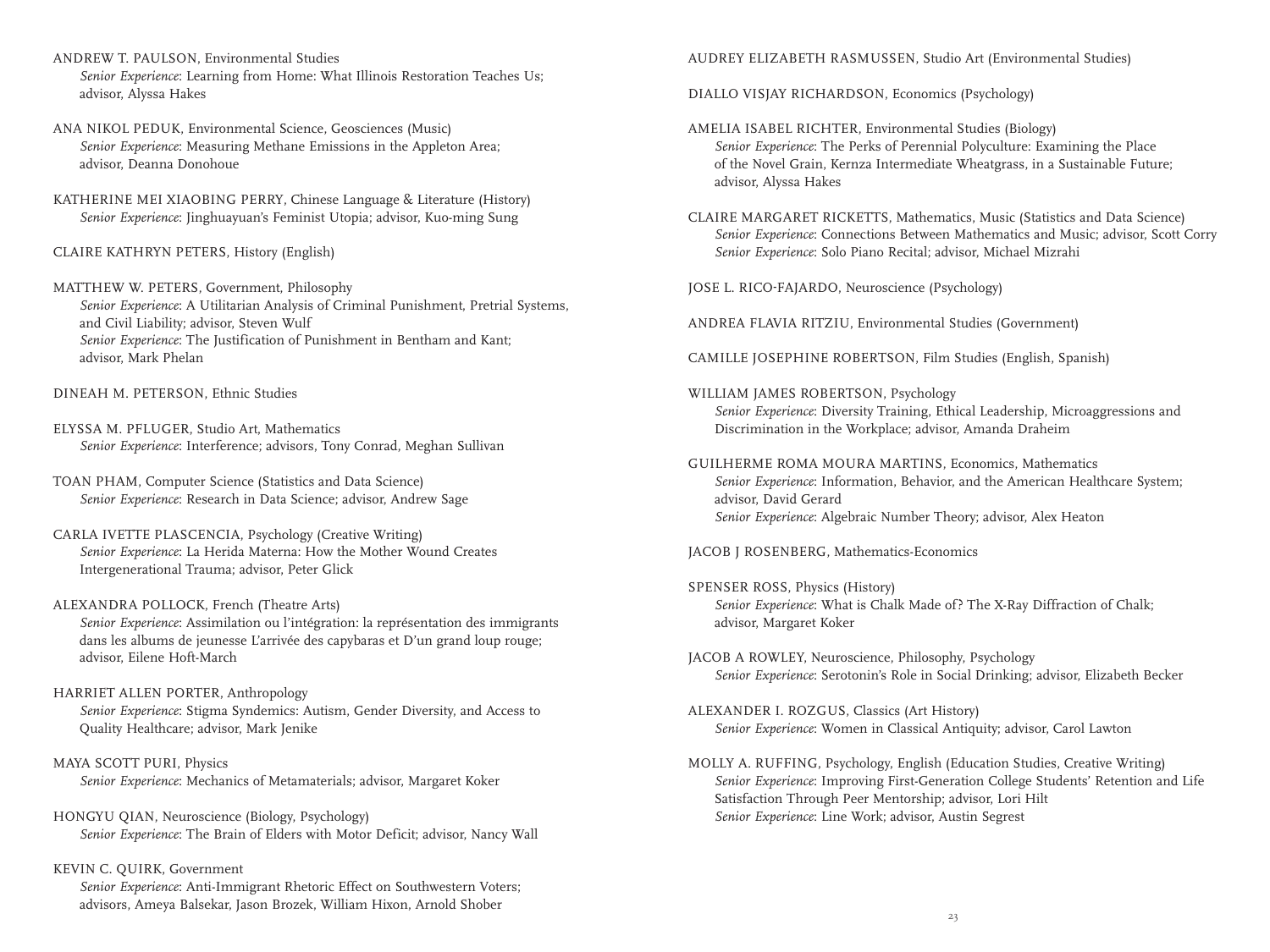NOELY RUIZ HINKLE, Philosophy, Psychology

 *Senior Experience*: What It Means to Lie: Deception and Conversational Maxims; advisor, Mark Phelan

 *Senior Experience*: Potential Impact of Mindfulness at a Children's Museum; advisor, Elizabeth Becker

#### SABRINA SALAS, Anthropology

 *Senior Experience*: Negro Nunca: Racial Identity Formation and Transformation of Dominican Racial Identity in New York City; advisor, Carla Daughtry

JUSTIN HUNTER SANKEY, Environmental Studies, Natural Science Interdisciplinary (Chemistry-Geology)

 *Senior Experience*: Biogeochemical Modeling of Reactive Oxygen Species in a Marine Environment and Role in Iron Cycling; advisor, Deanna Donohoue

JAZMIN SANTIESTEBAN, Neuroscience, Psychology *Senior Experience*: Paternal Use of Buprenorphine Influencing the Tolerance of Their Offspring; advisor, Elizabeth A. Becker

BENJAMIN WILLIAM SCHAEFER, Economics *Senior Experience*: Media Bias and Viewer Apathy; advisor, David Gerard

BENJAMIN R. SCHRAG, Government (Mathematics)

RILEY PAIGE SEIB, Theatre Arts (Music) *Senior Experience*: *Oedipus for Kids!*; advisor, Kathy Privatt

#### BRADFORD SENDELL, Economics

- NUWA SERUNJOGI, Economics *Senior Experience*: Are the Media and Experts to Blame for Increased Polarization?; advisor, David Gerard
- ISABELLA CAROLINE SGRICCIA, Economics *Senior Experience*: Amongst Uncertainty: How Trust in American Institutions Has Faltered Due to COVID-19; advisor, David Gerard
- BARRAH KUNAAN SHAMOON, Global Studies (Spanish) *Senior Experience*: The Qiyan and Geisha: Living Archives of Cosmopolitan Culture in Imperial Capitals; advisors, Ameya Balsekar, Sonja Downing, Martyn Smith
- MINHONG SHAO, Mathematics *Senior Experience*: Spatial Models; advisor, Andrew J. Sage

AIASTAN SHERNIIAZOV, Physics (Statistics and Data Science) *Senior Experience*: Habitable Planets in a Binary Star System; advisor, Megan Pickett RONG SHI, Biology (Cognitive Science) *Senior Experience*: Treatment Options for Acne Vulgaris Based on Different Pathogenesis; advisor, Alyssa S. Hakes

EARL SIMONS, Government (Ethnic Studies)

 *Senior Experience*: Damn Dams: Hydropower, Injustice, and the Prospect of Solution; advisor, Jason Brozek

SOFIA EMMA CRISTINA SIRUGO, Film Studies

MADELINE ELISE SMITH, Biology (Anthropology, Health and Society) *Senior Experience*: Potential Cancer Treatment Options: Investigating the Role of CXCL14 in Tumor Development; advisor, Nancy Wall

STEVEN JAMES SNYDER, English (Innovation & Entrepreneurship)

- LAUREL R SODERQUIST, Psychology *Senior Experience*: Does Corticosterone Influence the Effects of Prior Reproductive Success on Fidelity in Female California Mice (*Peromyscus californicus*)?; advisors, Lori Hilt, Elizabeth Becker
- ONNI UKKO TAPIO SOININEN, Biology

 *Senior Experience*: Biological Risk Factors of ACL Tear and the Most Efficient Way to Recover From It; advisor, Nancy Wall

- ANIYA SPEARS-McCONNELL, Ethnic Studies (Psychology) *Senior Experience*: Common Humanity: Being in Active Empathy; advisors, Carla Daughtry, Jesús Smith
- GRACE STAHL, Studio Art (Linguistics) *Senior Experience*: The Bee Library: A Collection of Artist Books Exploring Native Bees; advisors, Benjamin Rinehart, Meghan Sullivan
- ELIZABETH GRACE STALCUP, Psychology (Education Studies) *Senior Experience*: Literacy Interventions for Emotional Behavior Disorders: Social-Emotional Learning and Self-Regulating Approaches; advisor, Beth Haines

CHARLES RICHARD JOHN STEWART, Economics (Government, Innovation & Entrepreneurship) *Senior Experience*: Uninformed and Irrational: The Median Voter; advisor, Jonathan Lhost

KATHERINE MARY STOIBER, Economics (Government)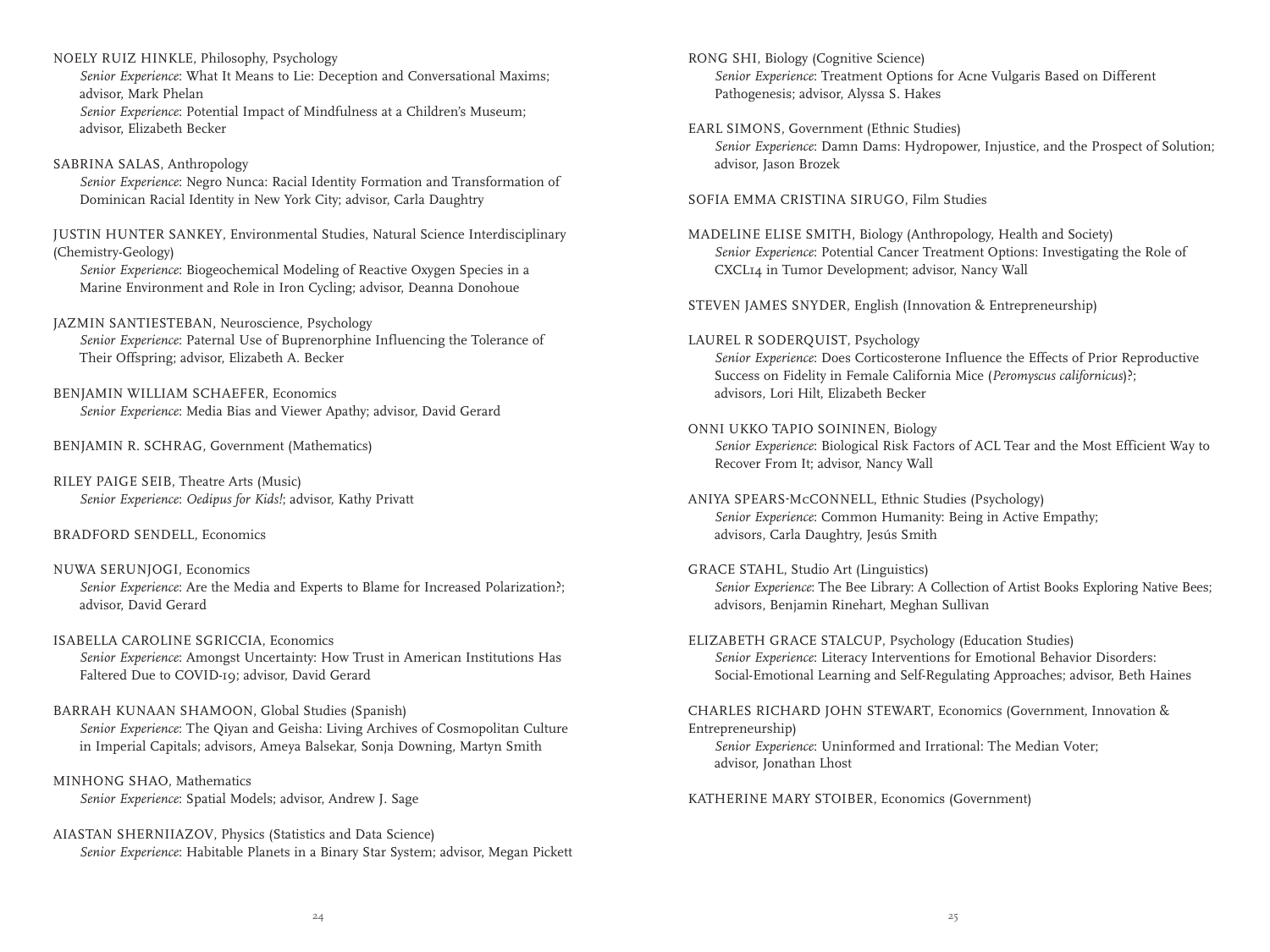GABRIELLE AMAYA STOKELY, History, Mathematics (East Asian Studies) *Senior Experience*: Josephine Butler: From Philanthropy to Political Activism; advisors, Paul Cohen, Monica Rico *Senior Experience*: The Existence of Linearly Diagonal d-dimensional Latin Hypercubes; advisor, Elizabeth Sattler

MAREN SATHER STONE, Philosophy (Biomedical Ethics, Psychology) *Senior Experience*: The Definition and Value of Complete Works of Art; advisor, Mark Phelan

ESTIL C. STRAWN, Government, Psychology *Senior Experience*: Impacts of 9/11; advisor, William Hixon *Senior Experience*: Determinants of Major Depression in Adolescents; advisor, Brittany Alperin

WILLIE LEON STURGIS III, Economics (Art History)

SPENCER A. SWEENEY, Neuroscience (Psychology) *Senior Experience*: Neuroscience of Prejudice; advisor, Nancy Wall

MIRIAM A. SYVERTSEN, Mathematics *Senior Experience*: Teaching Mathematical Patterns; advisor, Elizabeth Sattler

#### BENJAMIN D. THOMAS, History *Senior Experience*: Blood, Duels, and the Southern Gentleman: The Political Weaponization of the Duel in Antebellum America; advisors, Paul Cohen, Monica Rico

ISABELLA NICOLAI ANISE THOMPSON, Art History (Anthropology) *Senior Experience*: The Holy Body: Divinity Through Fluidity; advisor, Nancy Lin

NAOMI SOFIA TORRES SOLORIO, Environmental Studies (Government) *Senior Experience*: Environmental Racism and the Effect It Has on Migrant Farmworkers in the United States; advisor, Alyssa Hakes

TAYLOR C. URCH, Economics (Innovation & Entrepreneurship) *Senior Experience*: Polarity and Economic Efficiency; advisor, David Gerard

NICHOLAS VALENTIN, Government (Biology)

- OAK RAE VANSLYKE, Government *Senior Experience*: Considering a New Approach to Measuring Income Inequality; advisor, William Hixon
- NICHOLAS VAPORCIYAN, Physics *Senior Experience*: History of Quantum Physics; advisor, Megan Pickett

STEPHANIE VAZQUEZ, Psychology *Senior Experience*: Effective Preventative Sexual Misconduct Programming for Universities; advisor, Brittany Alperin

EMILY SHARON VENTEICHER, Psychology (Economics) *Senior Experience*: The Need for Trauma Care Program Reform in Youth Residential Care; advisor, Amanda Draheim

MACY MARIE VETO, Film Studies, History *Senior Experience*: Bob & Bing Do Their Thing: White, Middle-Class Masculinity in World War II America; advisors, Megan Boyd, Paul Cohen, Jerald Podair

DANIELA VILLAGOMEZ, Environmental Studies, Spanish *Senior Experience*: Utility-Scale Solar Development in the Mojave Desert and Its Environmental Impacts on Wildlife; advisor, Alyssa Hakes *Senior Experience*: Spanish Portfolio; advisor, Thelma Jiménez-Anglada

MINH THANH VU, Computer Science (Economics) *Senior Experience*: Making an IOS App Using SwiftUI; advisor, Kurt Krebsbach

ETHAN WACHENDORF, Government (Biology)

CATHERINE NICOLE WAGONER, Environmental Studies, Geosciences *Senior Experience*: Interpreting the Differences between Anthropogenic and Natural Sources of Carbon Dioxide and their Impact on Climate Change; advisor, Alyssa Hakes *Senior Experience*: Determining the Emplacement Mechanisms of an Unusual Rhyolite Body in the ca 1.1 Ga Midcontinent Rift near the Porcupine Mountains in the Upper Peninsula of Michigan; advisor, Marcia BjØrnerud

MATTHEW PLUMMER WARREN, Classics *Senior Experience*: Political Demonization; advisor, Randall McNeill

JOSEPH WETZEL, Anthropology

CURTIS LUDWIG WEYERHAEUSER, Economics (Statistics and Data Science, Innovation & Entrepreneurship) *Senior Experience*: Does Money Matter in Politics?; advisor, David Gerard

- ANNA LYNN WHITE, Biology, Russian Studies *Senior Experience*: The Mute Poet: An Analysis of Cecily in Karolina Pavlova's *A Double Life*; advisor, Peter Thomas
- CAMERON C. WICKS, Psychology (Innovation & Entrepreneurship) *Senior Experience*: Masculinity and Sports; advisor, Peter Glick
- COLIN JAMES WIESKA, Computer Science *Senior Experience*: Hacking the Hacker: Is Your Information Safe on The Web?; advisor, Joseph Gregg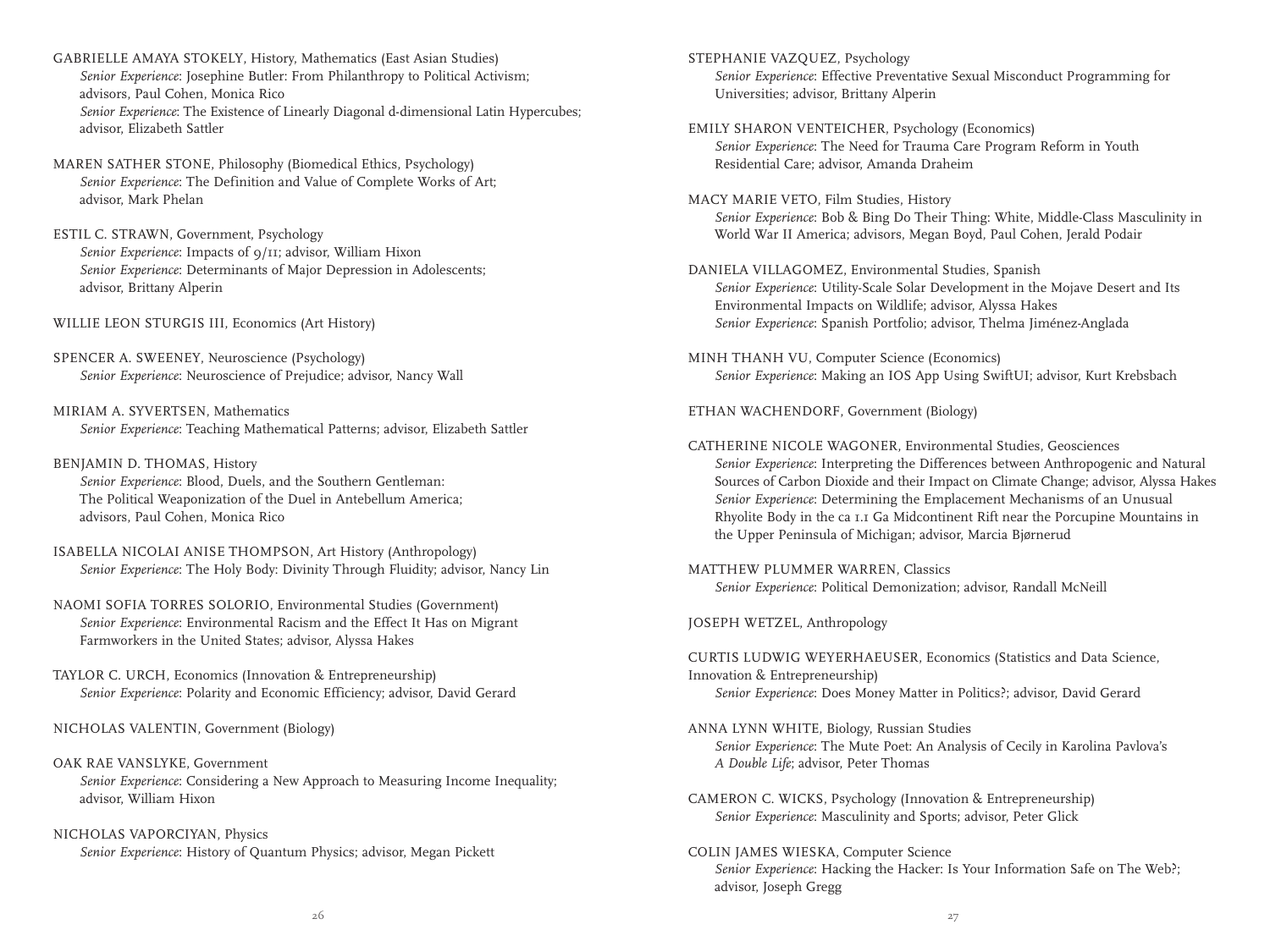#### JUSTIN E WILLIAMSON, Computer Science (French)

ETHAN P WILMES, History (Mathematics, Music)

 *Senior Experience*: An Absence of Elephants in the Room: Religion, Philosophy, and Negative Numbers in Albert Girard's *A New Discovery in Algebra*; advisors, Paul Cohen, Ed Kern

E FINN WITT, Biochemistry

- LAUREN M. WOODZICKA, English, Film Studies *Senior Experience*: 'Masculine in her politick Capacity': Labor in *Roxana*; advisors, Karen Hoffmann, Celia Barnes *Senior Experience*: Comparisons in the Rape Revenge Sub-genre: From Second-Wave Feminism to the MeToo Era; advisor, Helen Boyd Kramer
- KATHRYN WORKIN, Psychology (Education Studies) *Senior Experience*: Policies and Practices Affirming LGBTQ+ Youth; advisor, Amanda Draheim
- YANYAN YANG, Philosophy (Education Studies) *Senior Experience*: What's at Stake in Building Online Friendships? An Aristotelian Examination of Online Media; advisor, Mark Phelan

#### YUEYAO YANG, Psychology

- CHENYU YAO, Biology, Neuroscience *Senior Experience*: Putative Pro-Inflammatory Cytokines as Biomarkers in Major Depressive Disorder; advisor, Elizabeth De Stasio
- ELIZABETH CURTIS YOUNGER, Biology (Psychology) *Senior Experience*: Pandora's Box—The Methods of Genetic Testing and How to Communicate with Patients; advisor, Elizabeth De Stasio
- HONGFEI YU, Computer Science (Cognitive Science) *Senior Experience*: Human Machine Interface; advisor, Joseph Gregg

MUDASSIR FAROOQ ZAEEM, Computer Science (Statistics and Data Science, Economics, Mathematics) *Senior Experience*: Blog @ LarryU—A Web App for Lawrentians to Blog about Different Clubs and Organizations; advisor, Kurt Krebsbach

- STEVEN C. ZEMAITIS, History *Senior Experience*: Chilean Media, the CIA, and Salvador Allende's Presidency; advisor, Paul Cohen
- NALAN ZHAI, Computer Science, Mathematics *Senior Experience*: Neural Networks; advisor, Joseph Gregg *Senior Experience*: Mathematics of Neural Networks; advisor, Scott Corry

#### HONORS IN COURSE

#### *cum laude*

LUTHER RAY ABEL JORDAN ELIZABETH ADAMSON DERARTU AHMED MERALIS N. ÁLVAREZ-MORALES ELLARY ANDERSON CARSON W. BELL ALEXANDRA GITA CHAND REI S. COMAN TYLER JOHN COWERN KIRA DAVIS VINCENT MARC DEKUMBIS RACHEL ANN DRAXLER SOPHIA MAYA DRIESSEN SAM H DRIVER BRIAN T. DUONG LINH P. DUONG SOPHIA RENATA GALASSINI MAY REGINA GARVEY GABRIEL J. GAUER HENRY GOTTSCHALK TAYLOR WAYNE HALLMAN KARIN HANNEMANN IAN ROBERT HARVEY LYDIA S. HELLEVIK GABRIELA HERNANDEZ GONZALEZ JUAN HERNANDEZ ALLY MICHELLE HERRERA JESSICA L. HOPKINS MOEKA KAMIYA DAHEE KIM DANIELLE VIRGINIA KING MARISSA BELLE LAKE

HUNTER WAGNER LANTON ALEXANDER E. LEWIS ELIZABETH THERESA LIEBAU JACKLYN K. LOCKWOOD CARMEN AMELIA MAGESTRO KATIE CHUNLEI-CLARK MAHORNEY EZRA JEE MARKER JEFFREY JAMES MASON EMILY LAUREN McFARLAND ASHER BRADFORD McMULLIN DYLAN SCOTT McMURRAY MORGAN KAY MEHLBERG LEENA MARIE MEYERS CHARLOTTE ROSE MARIE MOISAN SARAH ELISE NAVY THAI Q. NGUYEN NGUYEN THAO NGUYEN CHARLES SUTTON OERTEL RACHEL LAUREN OVERBY ANA NIKOL PEDUK KATHERINE MEI XIAOBING PERRY HARRIET ALLEN PORTER CELESTE FAITH REYES CAMILLE JOSEPHINE ROBERTSON JACOB J ROSENBERG NOELY RUIZ HINKLE SABRINA SALAS JUSTIN HUNTER SANKEY BRADFORD SENDELL ISABELLA CAROLINE SGRICCIA MINHONG SHAO AIASTAN SHERNIIAZOV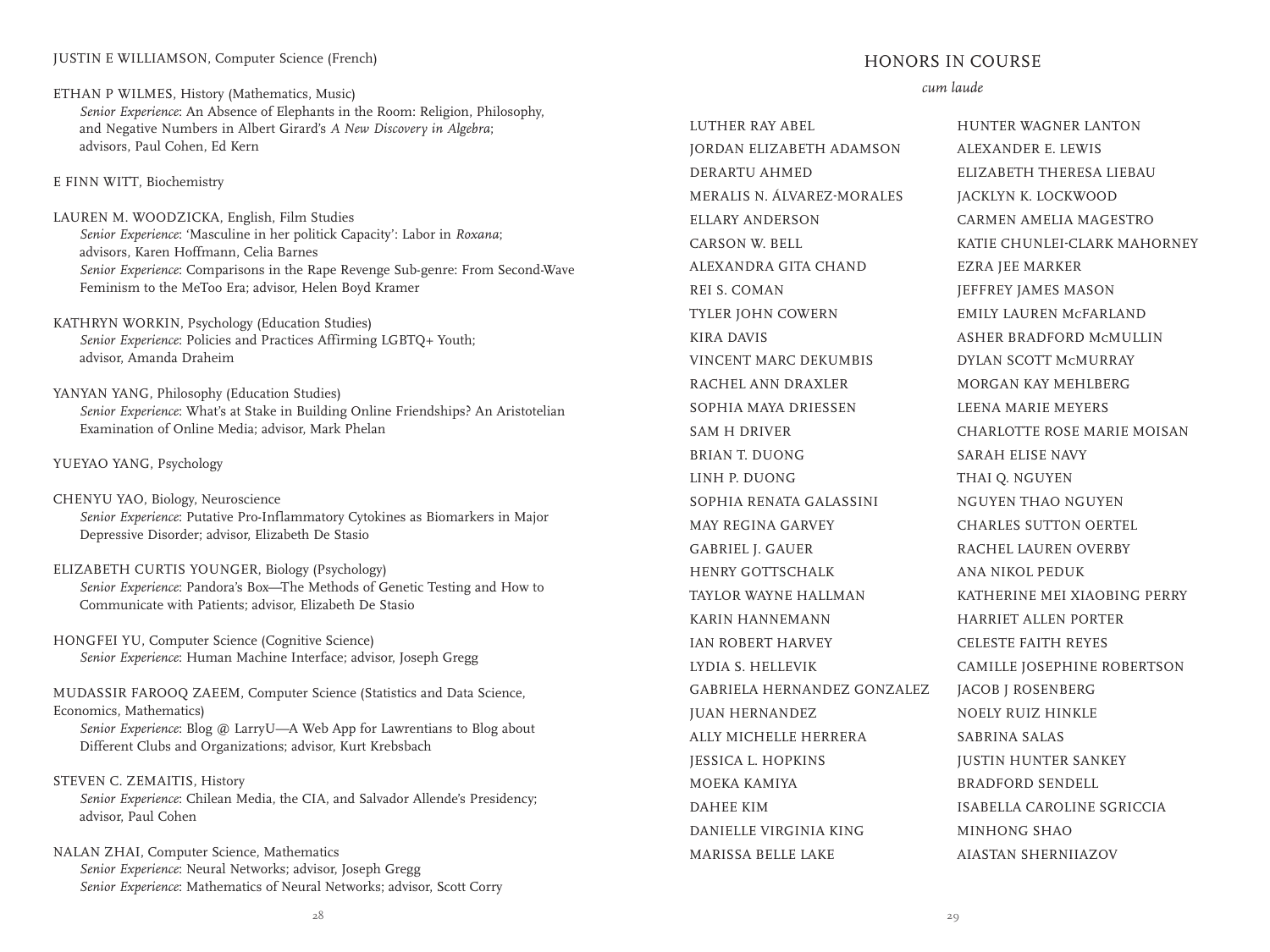STEVEN JAMES SNYDER ANIYA SPEARS-McCONNELL ELIZABETH GRACE STALCUP GABRIELLE AMAYA STOKELY ISABELLA NICOLAI ANISE THOMPSON YANYAN YANG TAYLOR C. URCH

## EMILY SHARON VENTEICHER JUSTIN E WILLIAMSON ETHAN P WILMES LAUREN M. WOODZICKA DAVID F. YUDIS

#### *magna cum laude*

ZOE NICOLE ADLER JULIA MARGARET ALBRINCK AMMONS ADELINA YOON ASTARITA MARGARET GRACE BICE DEREK ROBERTO BRICKLEY XIANGQIN CHEN CLARE E. CONTEH-MORGAN NAOMI CURRAN PARKER R. ELKINS ELI FEIGON FERRELL KELLY BRIDGET FOY TERRENCE FREEMAN BETH SOPHIA FRYXELL TANEYA S. GARCIA GLORIELLY GONZALEZ CHAPIN E. GRUMHAUS JULIA HACKLER MOREAU HALLIBURTON LEAH S. HAWKSFORD SHELBY T. JOHNSON HANNAH JEANÉ JONES GASTON KAISIN PARKER LEOPOLD KAUKL LAUREN ROSE KELLY NATALIE J. LaMONTO MADISON JEWEL LAYTON SHUMEI LI YUI NIIZEKI MAEHARA

ALEXANDER JOSEPH MOSQUERA NORA C. MURPHY MAI NAMIKI QUYNH-ANH THI NGUYEN SMAILYN ANETTE NICASIO LILIAM OCAMPOS HEREDERO ANDREW T. PAULSON TOAN PHAM MATTHEW J. PIPER GUILHERME ROMA MOURA MARTINS BARRAH KUNAAN SHAMOON MADELINE ELISE SMITH SARAH LINNEA SMITH LAUREL R SODERQUIST GRACE STAHL CHARLES RICHARD JOHN STEWART SPENCER A. SWEENEY MIRIAM A. SYVERTSEN BENJAMIN D. THOMAS JESSICA GRACE TONCLER STEPHANIE VAZQUEZ MACY MARIE VETO ETHAN WACHENDORF MATTHEW PLUMMER WARREN CURTIS LUDWIG WEYERHAEUSER ANNA LYNN WHITE ELIZABETH CURTIS YOUNGER

*summa cum laude*

ISHITA AGARWAL CLAYTON J. AGLER URSA ANANDA MAYA ANDERSON ERNESTO BANUELOS JOHN M. BERG ZOE J. BOSTON JEREMY JOSEPH BRUTON EMILIA LUISA CIOTTI HERNÁNDEZ BENJAMIN ANTHONY DEPASQUALE YUTING DONG ELIZABETH M. DONOVAN CRISTINA ERRICKSON MAE TERESE GRAHS AMY GRUEN MARION VILLAHERMOSA HERMITANIO MY LE

ELIAS J. KLEIN YIMAN LI ALEXIS ELIZABETH LIVINGOOD MOLLY ROSE LONG MARGARET W. McGLENN AARON S. MONTREAL RILEY NEWTON ALEXANDRA POLLOCK SPENSER ROSS MOLLY A. RUFFING EMMELINE ROSE SIPE DAVID WOMACK KYLIE MADISON ZAJDEL

HONORS IN COURSE—*cum laude, magna cum laude* and *summa cum laude*—are determined by cumulative grade point averages in a student's four-year program. A candidate for the Bachelor of Music degree receives *magna cum laude* or *summa cum laude* if, in addition to fulfilling these requirements, the student has demonstrated a superior level of achievement in another musical area as well as in a major.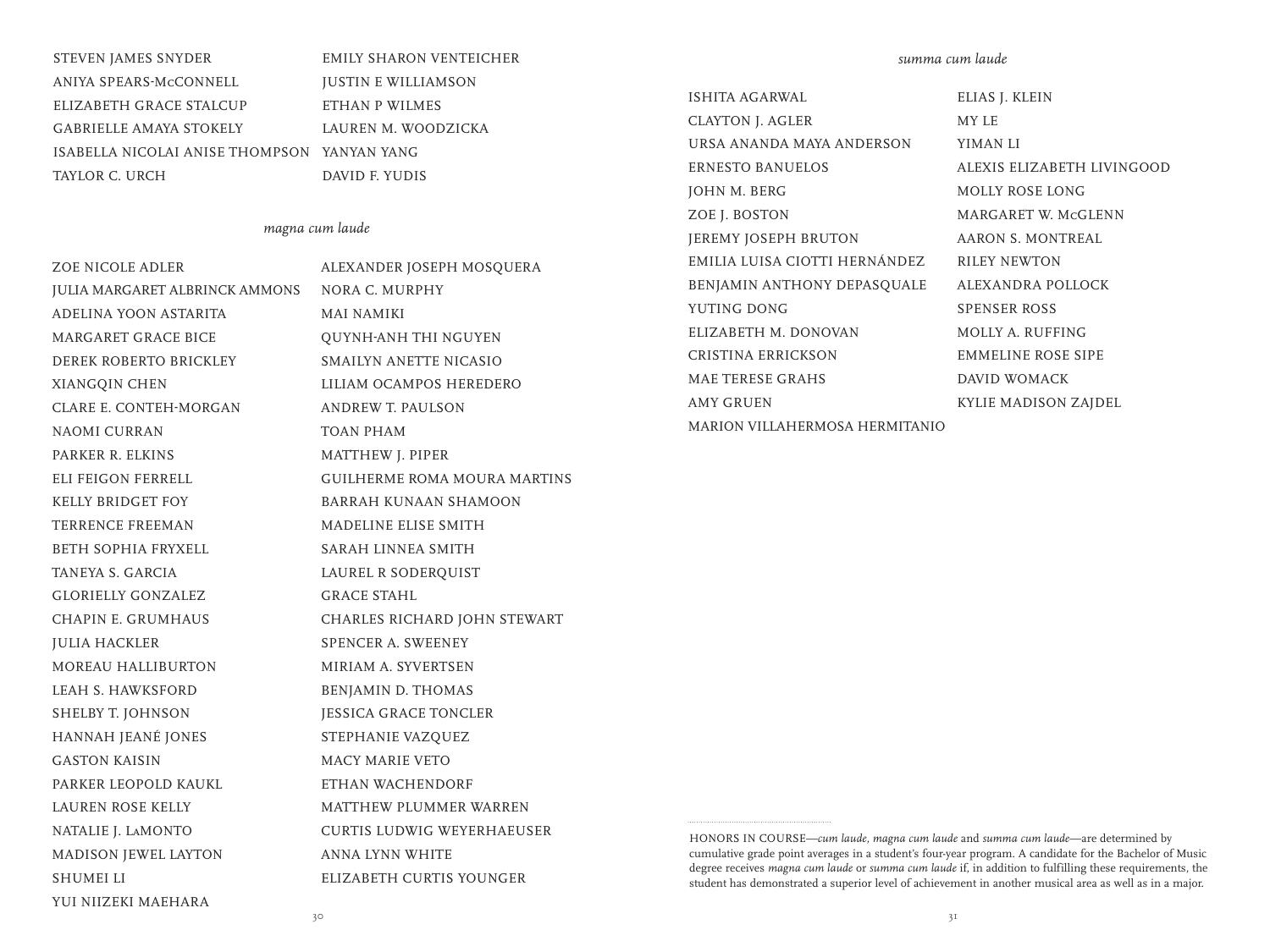#### HONORS IN INDEPENDENT STUDY

#### *cum laude*

HANNAH JUDITH FOOTE Classical, Narratological, And Queer Analyses of Sonata Form ERIN COLLEEN JACKSON

 Theodor Eicke and His Contributions to the Nazi Party: An Essay on the Development of the Nazi Concentration Camp System and SS-Totenkopfdivision

SAMUEL GEORGE LA ROI Correctional Education: A Pathway to Reducing Recidivism in Wisconsin?

#### ETHAN WILMES

 An Absence of Elephants in the Room: Religion, Philosophy, and Negative Numbers in Albert Girard's A New Discovery in Algebra

*magna cum laude*

#### NAOMI CURRAN

 Evaluating the Moderating Effect of Gender on Adolescents' Internalizing Symptoms Throughout the First Wave of COVID-19

MOEKA KAMIYA Rumination and the Gut Microbiome: Effects of a Brief Mindfulness Intervention

#### NATALIE J. LA MONTO

 Evaluating the Application of the Collective Impact Model in Collaborative Health Efforts: A Case Study on Weight of the Fox Valley, 2013–2019

#### KATIE CHUNLEI-CLARK MAHORNEY

 Evaluating the Biogeochemical Effects of Enhanced Rock Weathering at Lawrence University

#### DYLAN SCOTT McMURRAY

 NoMowMay 21: How Citizen Science Projects can Potentially Decrease the Effects of Social Isolation

#### MATTHEW W. PETERS

 Miscalibrated: A Search for Better Outcomes in Legal Punishment, Pretrial Systems, and Beyond

*summa cum laude*

#### ALEXANDRA GITA CHAND

Charting Autistic Voices

difficulty in the student's major field and are awarded on the basis of an honors thesis and an oral  $\frac{33}{2}$ HONORS IN INDEPENDENT STUDY-cum laude, magna cum laude and summa cum laudeare based upon independent study in the senior year on a special project of more than ordinary examination of the thesis.

#### TEACHER CERTIFICATION

KANYON MICHAEL BERINGER\* CARLEY MAE BRENNER\* ELIANA RUTH CALHOUN\* JADA CLARENCE\* JACOB IRVING DIKELSKY\* RYAN PAUL ERDMANN\* MORGAN FISHER\* ANDREW RICHARD GOOCH\* NATHAN J. GRAFF\* ALLY HERRERA\* BEN SCOTT HILES\* LILIAS ELAINE HULL\* MATTHEW ROBERT JAHNKE\* JELANI NA'IM JONES\* CAITLYN LANSING\* MINDARA IO KRUEGER-OLSON\* BRIANNA KAITLYNN McCARTHY\* MORGEN MORAINE\* TYLER DAVID NANSTAD\* WILLY GABRIEL QUIJANO\* EVIATAR DOV SHLOSBERG\* STEPHEN NICHOLAS SIMUNCAK\* LIZA STALCUP\* COURTNEY ELIZABETH WILMINGTON\*

\* Pending completion of student teaching requirement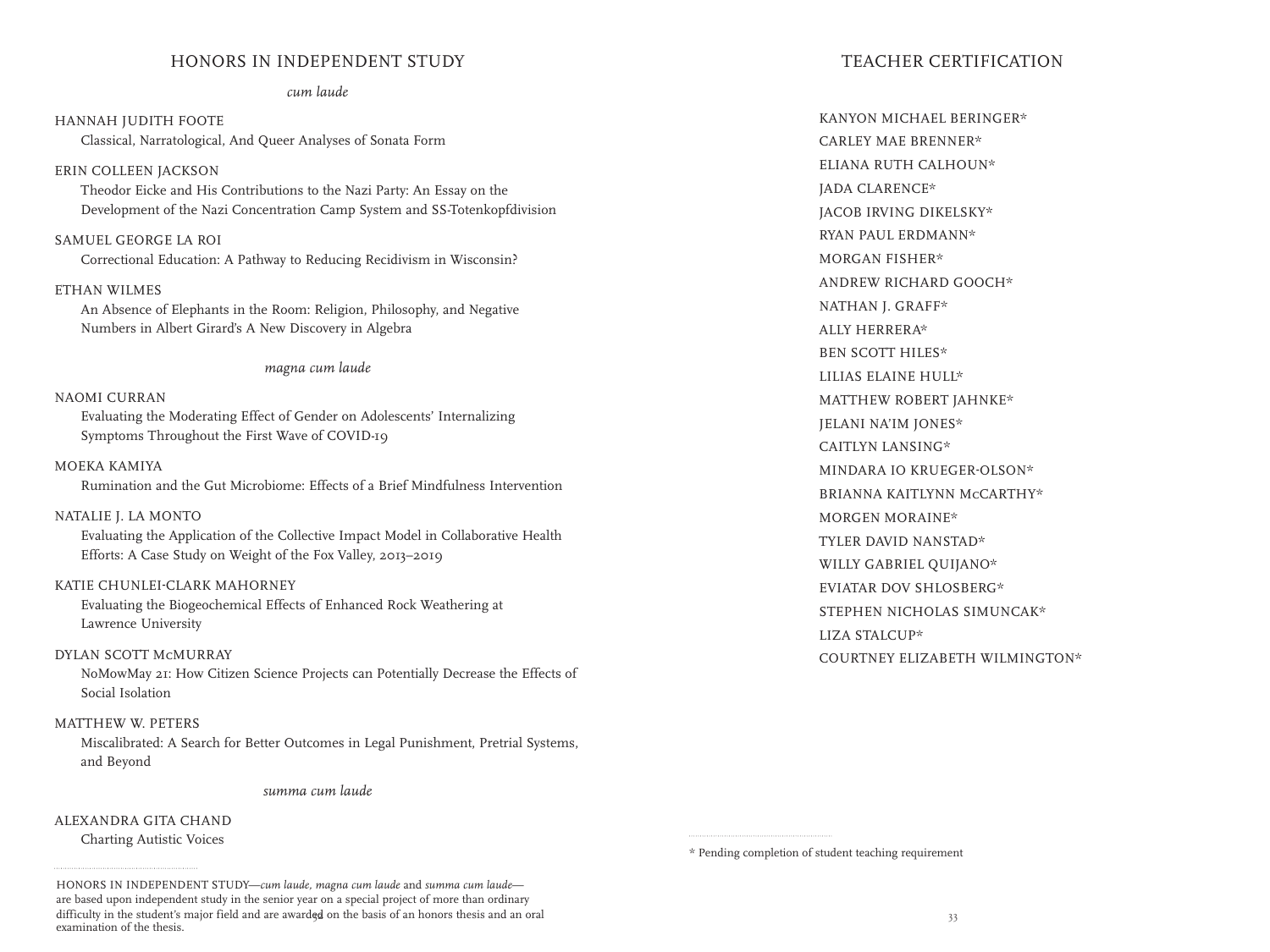#### HONORS: PHI BETA KAPPA

ISIHITA AGARWAL JULIA AMMONS ERNESTO BANUELOS ZOE BOSTON DEREK BRICKLEY WILSON XIANGQIN CHEN CLARE CONTEH-MORGAN TYLER COWERN ELIZABETH DONOVAN TANEYA GARCIA GLORIELLY GONZALEZ MAE GRAHS

CHAPIN GRUMHAUS IAN HARVEY MARION HERMITANIO LAUREN KELLY MADISON LAYTON MOLLY LONG MARGARET McGLENN MATTHEW PETERS SPENSER ROSS SPENCER SWEENEY MIRIAM SYVERTSEN KYLIE ZAJDEL

#### SENIOR CLASS LEADERSHIP TEAM

KELSI BRYANT President

MERALIS ÁLVAREZ-MORALES Vice President

> JESSICA TONCLER Class Agent

ANDREA RIZIU Class Secretary

#### 2022 HONORS, AWARDS & PRIZES

THE LEWIS PRIZE, to the senior or seniors whose cumulative grade point average or averages is highest

**Ishita Agarwal**, Gurgaon, Haryana, India **Jeremy Joseph Bruton**, Twin Lakes, WI **John Michael Berg**, Mukwonago, WI

THE UNIVERSITY AWARD FOR EXCELLENCE IN ADVISING, given to a member of the faculty whose dedication to his or her role as an academic advisor is considered particularly outstanding. The recipient is selected from among nominations submitted by students in the senior class

 **Judith Humphries**, Appleton, WI.

THE JOHN J. AND GRACIELA ALFIERI TUITION SCHOLARSHIP IN SPANISH, recognizing exceptional ability in Spanish language and literature

 **Anayeli Alejandra Herrera**, North Chicago, IL.

THE CHARLES F.L. ANDERSON OPERA PERFORMANCE SCHOLARSHIP, established in 2018 by the generous gifts of Mary Anderson in memory of her late husband Charles. Charles was an avid supporter of the opera throughout his lifetime. He and Mary were introduced to Lawrence University through Björklunden where they attended seminars and performances while vacationing at their second home located next door to Björklunden. After Charles' passing on January 16, 2018, Mary attended an opera performance at Lawrence and knew Charles would have been drawn to the Lawrence University Conservatory of Music and the exceptional opera program, so she was moved to create an opera performance scholarship in his memory

**Quinn Elizabeth Vincent**, West Bend, WI.

THE MRS. H. K. BABCOCK AWARD, given to a member of the faculty, staff, administration, trustees, alumni, or a friend of the College, who through involvement and interaction with students has made a positive impact on the campus community

 **Susan Hammes**, Appleton, WI.

THE LOUIS C. BAKER MEMORIAL AWARD IN MODERN LANGUAGES, established by colleagues, former students, and friends of Dr. Baker, who taught German and French at Lawrence from 1916–47, and given annually to the junior major in a modern foreign language who has shown outstanding achievement

 **Claire Chamberlin**, Rhoadesville, VA.

**Theresa Marie Gruber-Miller**, Mount Vernon, IA.

THE BAKER PRIZE IN MODERN LANGUAGES, awarded to the senior major in a modern foreign language whose scholastic average in general and in modern foreign languages is highest among the majors in that field

 **Emmeline Rose Sipe**, Shorewood, WI.

 **Marion Villahermosa Hermitanio**, De Pere, WI.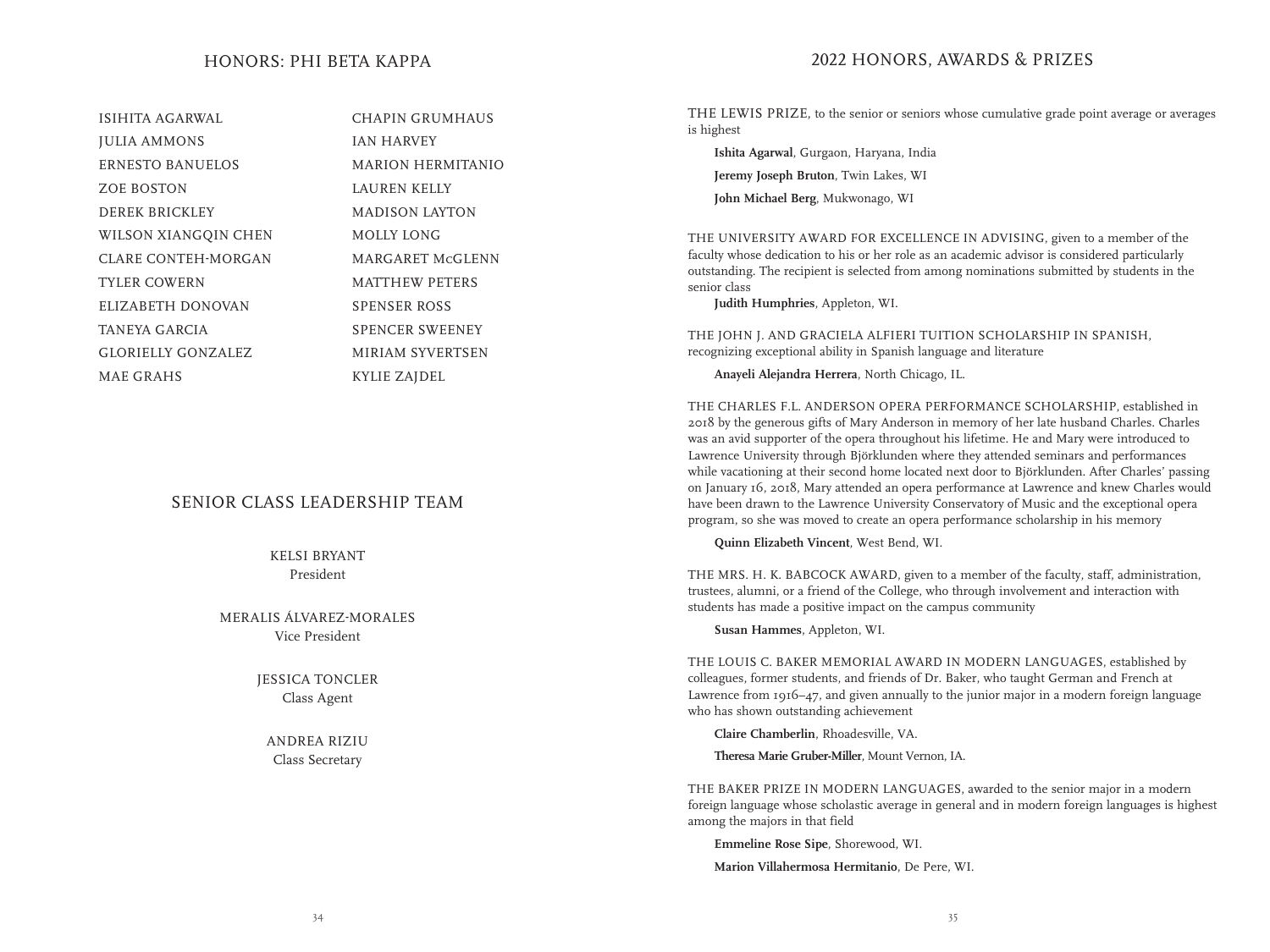THE RUTH BATEMAN AWARD, given to a woman athlete for leadership and for excellence in scholarship and athletic ability

 **Kenya Ruby Earl**, Iowa City, IA.

THE ANDREW C. BERRY - JAMES C. STEWART PRIZE IN MATHEMATICS, awarded to an outstanding graduating senior in mathematics

**Guilherme Roma Moura Martins**, Rio de Janeiro, Brazil.

THE J. BRUCE BRACKENRIDGE PRIZE IN PHYSICS, awarded to an outstanding junior or senior physics major with a strong academic record and great promise for continued work in physics

**Miles Gerrit Cochran-Branson**, Sacramento, CA.

THE PHILIP AND ROSEMARY WILEY BRADLEY ACHIEVEMENT SCHOLARSHIP IN ECONOMICS, established in 1994 by Dr. and Mrs. Bradley, both members of the class of 1935, to encourage talented and industrious students to major in the field of economics

 **Khac Hung Nguyen**, Hanoi, Vietnam.

**Raian Rith**, Dhaka, Bangladesh.

THE DAVE BURROWS AWARD FOR *SENIOR EXPERIENCE* IN PSYCHOLOGY, established in 2019 to honor Dr. David Burrows and his insightful leadership as provost, professor of psychology, and director of inclusive pedagogy at the time of his retirement. Awarded to students whose work on their senior capstone project shows scholarly acumen and dedication to the creative application of research for important questions of psychology

 **Moeka Kamiya**, Chiba, Japan.

THE IDEN CHARLES CHAMPION CUP, awarded for excellence in scholarship, athletic ability, college spirit, and loyalty

 **Matthew Scott Meininger**, Bloomfield Hills, MA.

THE IDEN CHARLES CHAMPION AWARD IN COMMERCE & INDUSTRY, established in 1921 by Iden Charles Champion, Class of 1919, in recognition of his interest in the cause of higher education. The award is presented each year to a student in the Department of Economics

 **Jeremy Joseph Bruton**, Twin Lakes, WI.

THE AMERICAN CHEMICAL SOCIETY UNDERGRADUATE AWARD IN ORGANIC CHEMISTRY,

 **Minh (Chris) Quang Hoang**, Hanoi, Vietnam.

 **Ezra Jee Marker**, Appleton, WI.

THE DEBBIE ROMAN PRIZE IN CHEMISTRY, awarded to the junior or senior major whose laboratory performance best exemplifies the qualities of competence, resourcefulness, efficiency, dedication and goodwill

 **Emily Anne Harper,** Westerville, OH.

THE FIRST-YEAR CHEMISTRY ACHIEVEMENT AWARD, given in recognition of outstanding performance in the introductory chemistry courses

 **Marissa R. Polzin**, Sturtevant, WI.

THE SENIOR CHEMISTRY AWARD, sponsored by the Northeast Wisconsin Section of the American Chemical Society and awarded to an outstanding senior major

 **Carmen Amelia Magestro**, Cudahy, WI.

THE UNDERGRADUATE AWARD IN ANALYTICAL CHEMISTRY, given to a junior major, for outstanding performance in analytical chemistry

 **Zachary Arron Leslie**, Chicago.

THE F. THEODORE CLOAK AWARD IN THEATRE, following the example of our department's founder, the Cloak Award recognizes a young theatre maker who demonstrates a theoretically and historically informed understanding of dramatic literature to inform skillful and nuanced contributions to our productions

 **Riley Paige Seib**, Mishicot, WI.

THE DONALD KNUTH PRIZE IN COMPUTER SCIENCE, awarded annually to the outstanding graduating senior majoring in Mathematics-Computer Science

**Taylor Wayne Hallman**, Austin, TX.

**Ernesto Banuelos**, East Dundee, IL.

THE MARGARET GARY DANIELS KEYBOARD PERFORMANCE AWARD, established by Helen G. Daniels, Milwaukee-Downer College, in honor and memory of her mother. Mrs. Margaret Daniels received a diploma in music from Milwaukee-Downer in 1918 and graduated the following year with a Bachelor of Arts degree. The award is given to a student who excels in keyboard performance

 **Ami Hatori**, Leola, PA.

 **Rinako Kishi**, Kanagawa, Japan.

THE DIDERRICH PRIZE IN CREATIVE WRITING, established by friends and family of Alice S. Diderrich in 1988, recognizes and commemorates her devotion to her alma mater and her love of literature. It is awarded to an upperclass student whose performance in poetry or fiction writing has proven to be outstanding in the judgement of the faculty of the English Department

**Alexandra Gita Chand**, Southlake, TX.

THE CLYDE DUNCAN PRIZE, commemorating the life and career of Clyde Duncan, professor of music at Lawrence from 1947-84. An accomplished performing artist and musicologist, Professor Duncan played a major role in creating bridges between the college and the conservatory of music. The award goes to an upperclass student with broad interests and abilities that combine music with literature, aesthetics, and culture

 **Amy Erin Gruen,** Sebastopol, CA.

THE HERMAN ERB PRIZE IN GERMAN, established in 1912 by Herman Erb, a prominent Appleton banker, who came to this country from Germany at age 16. It is awarded to upperclass students on the basis of a submitted original composition or a scholarly essay

 **Karin Olivia Hannemann**, St. Paul.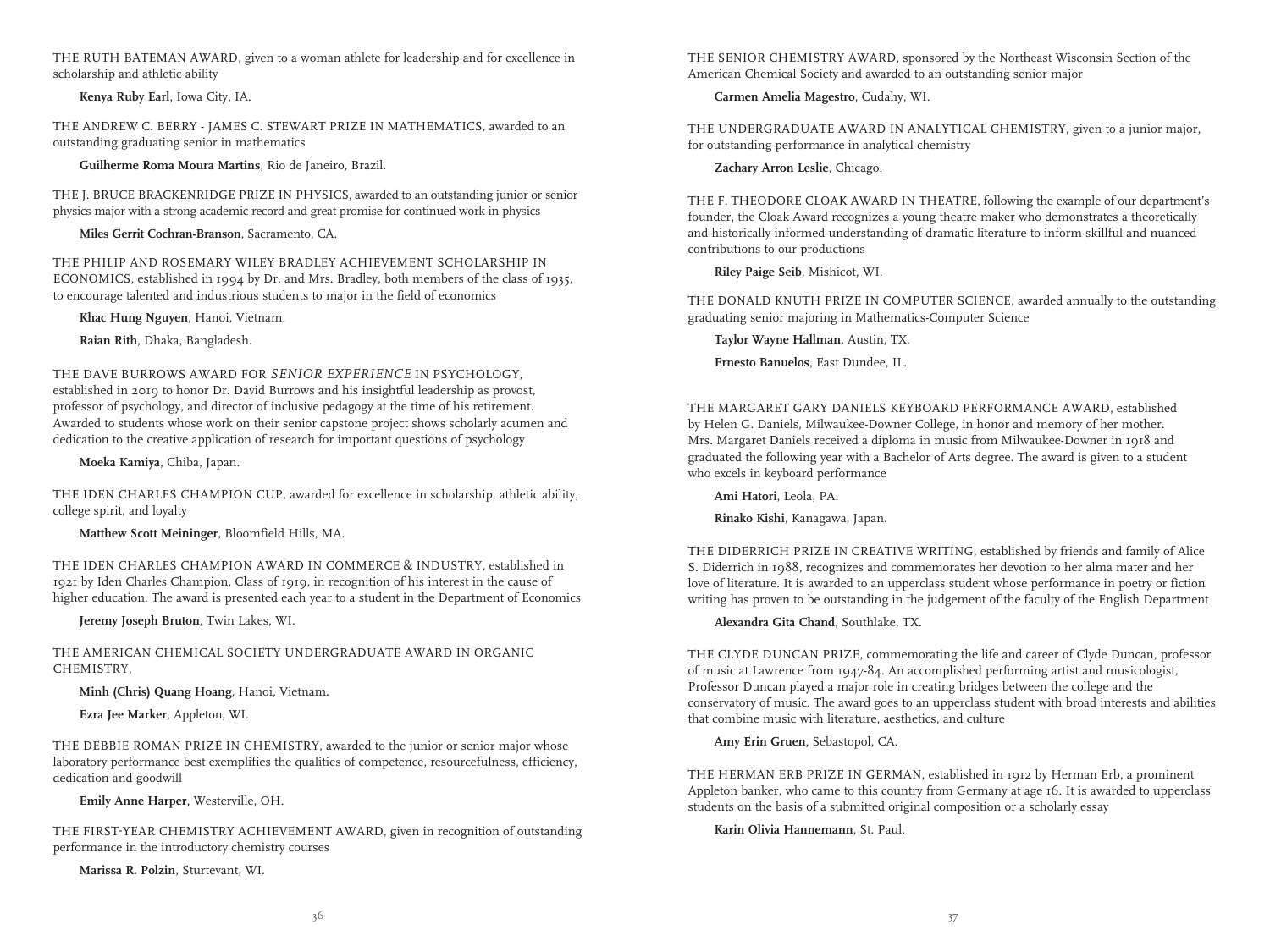THE FACULTY CONVOCATION AWARD, Each year, a member of the faculty is honored with the Faculty Convocation Award. Selection for the Award is made by the President upon nomination of the Committee on Public Occasions. Nominees submit a proposal for a Convocation address. Criteria for the Award include the quality of the proposal and the demonstrated excellence of the faculty member's professional work

#### **Charles Austin Segrest**, Appleton, WI.

THE JOHN HERBERT AND MAMIE E. FARLEY PRIZE IN PHILOSOPHY, established from the estate of Mrs. Farley and named also for her husband (Class of 1896), teacher of philosophy and psychology at Lawrence from 1904–40. It is awarded to a senior student excelling in the study of philosophy

 **Kira Brianna Davis**, Sussex, WI.

 **Trinity Lopez**, Santa Fe, NM.

 **Matthew William Peters**, Elizabethtown, PA.

THE FRATERNITY SCHOLARSHIP CUP, awarded to the fraternity with the highest scholarship rating for the previous three terms

#### **Beta Theta Pi**

THE FIRST-YEAR STUDIES TEACHING AWARD

#### **Erica Scheinberg**, Appleton, WI.

THE FIRST-YEAR STUDIES WRITING PRIZE, awarded to a student whose submitted paper demonstrates outstanding qualities of critical analysis and thoughtful articulation. The winning paper is selected by a committee of First-Year Studies instructors

 **Owen Emerson Finch**, Hopkins, MN.

THE OUTSTANDING FIRST-YEAR ATHLETIC AWARD FOR MEN, given to the first-year man who has made the most outstanding contribution to Lawrence athletics

 **Parker James Knoll**, Appleton, WI.

THE OUTSTANDING FIRST-YEAR ATHLETIC AWARD FOR WOMEN, given to the first-year woman who has made the most outstanding contribution to Lawrence athletics

 **Madeleine G. Letendre**, Baraboo, WI.

THE DORRIT F. FRIEDLANDER SCHOLARSHIP, established in 1993 by colleagues and students of Professor of German Dorrit F. Friedlander upon her retirement. The fund honors Professor Friedlander's 42 years of distinguished teaching and assists German major students who will be studying in Germany

 **Hal Mark DeLong**, Milwaukee.

 **Elliot Sebastian Williams Hutfilz**, Portland, OR.

THE CHRISTINE GERDES AWARD IN ANTHROPOLOGY, established by Mr. and Mrs. Richard H. Gerdes in memory of their daughter, Christine '74. It is awarded to an outstanding junior major who excels in the study of anthropology

**Ellen Claire Teerink**, Milwaukee.

**Oscar Alfredo Loya**, Santa Fe, NM. deserving of the Gerdes Award.

THE HICKS PRIZE IN FICTION, established by John Hicks, editor of the *Oshkosh Daily Northwestern*, United States diplomat, and Lawrence trustee (1911–16). It is awarded for the best submitted short story

#### **Adelia Kirchner**, Red Oak, TX.

THE HICKS PRIZE IN POETRY, established by John Hicks, and awarded for the best submitted poem

 **Alexandra Gita Chand**, Southlake, TX.

THE PAUL C. HOLLINGER AWARD IN MUSIC HISTORY, established by friends and family in honor of Professor Hollinger's retirement from Lawrence after serving for 38 years as professor of music history

 **David Robert Womack**, Austin, TX.

THE MARJORY IRVIN PRIZE, established by family, colleagues, students, and friends to recognize the life and career of Marjory Irvin, professor of music at Milwaukee-Downer College from 1948–64 and at Lawrence from 1964–87. It is awarded for excellence in piano performance as both soloist and chamber musician

 **Jonathan Cloete Bass**, Washington Island, WI.

 **Henry Hilton Giles**, University City, MO.

THE RALPH V. LANDIS AWARD, established by the Lettermen of Lawrence in honor of Dr. Landis, physician to Lawrence students from 1926–78, and awarded for outstanding contributions to Lawrence athletics by a senior male athlete

 **Jacob James Charon**, Racine, WI.

THE LANTERN COMMUNITY SERVICE AWARD, commemorates the Lantern service organization that was the forerunner of the current Volunteer and Community Service Center and recognizes a student who has furthered the growth and well-being of people, animals, and/ or communities through service for others or through social activism

 **Amellalli Herrera Alvarez**, Chicago.  **Katherine Elizabeth Costanzo**, St. Paul.

THE LATIN LEAGUE OF WISCONSIN COLLEGES AWARD, given to first-year and sophomore students who do superior work in Latin during their first year at Lawrence

 **Aidan James Fleet**, Seattle.

THE CHARLES F. LAUTER INTERNATIONAL STUDENT PRIZE, established in 2000 in honor of Dean Lauter's retirement and awarded to an international student distinguished for scholarship, leadership, service, and support for Lawrence International

 **Yuting (Jamie) Dong**, Redwood City, CA.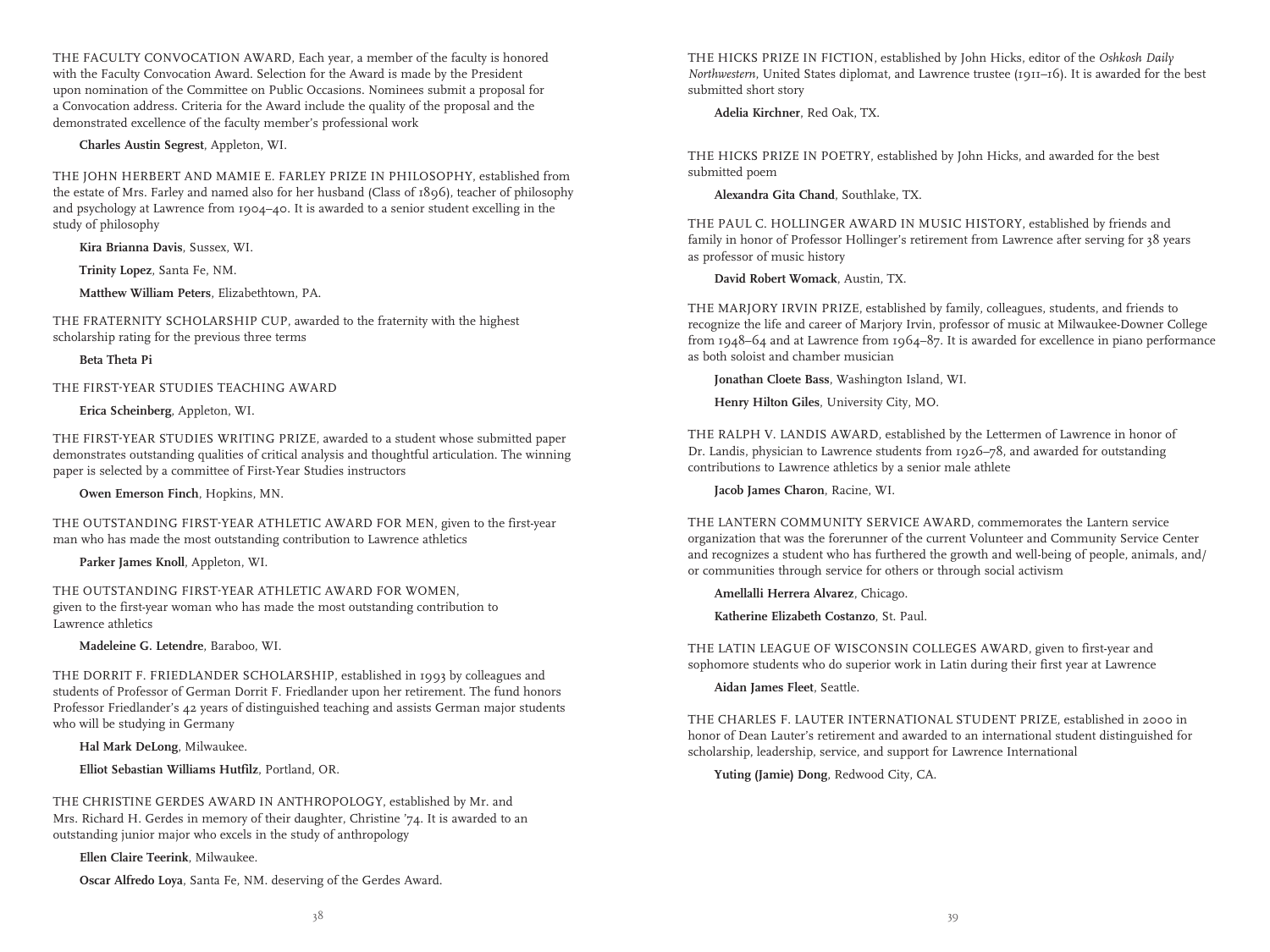#### THE LETTERWINNER AWARD, given to those seniors who have earned eight or more varsity letters

**Zachary Curtis Burke**, Patterson, LA. **Alexandra Gita Chand**, Southlake, TX. **William James Daniels**, Waukesha, WI. **Roberto Julian Garcia**, Steger, IL. **Leah Sydney Hawksford**, Appleton, WI. **Maria Christina Jankowski**, Rochester, MN. **Sara Michelle Klemme**, Sheboygan Falls, WI.

THE JESSIE MAE PATE McCONAGHA PRIZE, recognizing interdisciplinary scholarship in art history within the humanities. It was established in memory of Professor McConagha, who taught French at Lawrence in the 1920s. She was a student of European painting and also pursued broader interests in the visual arts in the Appleton community

 **Isabella Nicolai Anise Thompson**, San Francisco, CA.

THE WILLIAM A. McCONAGHA PRIZE, established by Margaret McConagha Faulkner and Alan C. McConagha in memory of their father, an economics professor at Lawrence from 1926–56, and awarded to the student who best exhibits excellence in the study of economics

 **Jeremy Joseph Bruton**, Twin Lakes, WI. **Alexis Elizabeth Livingood**, Sugar Land, TX.

**Riley Christopher Newton**, Austin, TX.

THE JAMES MING PRIZE IN COMPOSITION, established in honor of James Ming, professor of music theory and composition in the Lawrence Conservatory from 1944–82, upon his retirement and awarded for outstanding creative talent and achievement in music composition

 **Samuel Max Green**, Plano, TX.

THE MITA SEN AWARD FOR SOCIETAL IMPACT AT LAWRENCE UNIVERSITY, established in 2012 by Abir Sen '97 and Crystal Cullerton-Sen '97 in honor of Abir's mother, Mita Sen. Abir Sen graduated *magna cum laude* from Lawrence in 1997 with a major in economics. He later attended Harvard University, where he received an MBA. Crystal Cullerton-Sen graduated *cum laude* from Lawrence in 1997 with a major in psychology. After completing her BA at Lawrence University, she obtained her doctorate in School Psychology with a minor in Child Development from the University of Minnesota. The Mita Sen Award for Societal Impact will be awarded annually to students whose work has the potential to positively impact society

**PaNhia Vang**, White Bear Lake, MN.

THE MORTAR BOARD HONORARY AWARD, given to a faculty member or administrator who best advances the spirit of scholarship, recognizes and encourages leadership, and provides service, those ideals upon which Mortar Board was established

 **Brigid Vance**, Appleton, WI.

THE EDWIN H. OLSON AWARD IN HUMAN SERVICES, established by students, friends, and colleagues in honor of Professor Olson's retirement from Lawrence in 1989. It is awarded to the best senior psychology major planning to undertake a career in one of the psychology-related helping professions

 **Ishita Agarwal**, Haryana, India.

 **Molly Anne Ruffing**, Kaukauna, WI.

THE MAURICE CUNNINGHAM PHI BETA KAPPA PRIZE, awarded to the third-year B.A. or fourth-year B.A./B.Mus. double-degree student with the highest grade-point average

**Zachary Ray Andersen**, Twin Lakes, WI.

**Itai Samuel Bojdak-Yates**, Kensington, CA.

**Claire Chamberlin**, Rhoadesville, VA.

**Miles Gerrit Cochran-Branson**, Sacramento, CA.

**Alexandra Kathryn Freeman**, Prairie Village, KS.

**Benjamin Allan Glazer**, Woodside, CA.

**Jonathan Hogan**, Warrenville, IL.

**Difei Jiang**, Changsha, China.

THE PHI BETA KAPPA DOWNER FIRST-YEAR PRIZE, for recognition of outstanding academic performance as a first-year Bachelor of Arts student at Lawrence

**Madeleine Zofia Redyard Corum,** Austin, TX.

**Josephine Eva Desir**, Oak Park, IL.

**Althea Elisabeth Foster**, Denver.

**Katrina Renee Girod**, Kingston, Jamaica.

**Daniel Alfonso Godoy**, Staten Island, NY.

**Monique Tiffanie Johnson**, Brooklyn, NY.

**Brett Nicholas Schneider**, Madison, WI.

**Madeleine Elizabeth Tevonian**, Wilmette, IL.

**Jackalyn Helena Wyrobek**, Minneapolis.

THE PI KAPPA LAMBDA COMPOSITION AWARD, for exceptional originality and skill in music composition

**Andrei Stefan Coman**, Pacific Grove, CA.

THE PI KAPPA LAMBDA FIRST-YEAR PRIZE, given for outstanding scholarly achievement **Annika Ruth Schmidt**, Appleton, WI.

THE PI KAPPA LAMBDA MUSIC EDUCATION TEACHING AWARD

**Samara Gloria Morris**, Oshkosh, WI.

**Emma Louise Milton**, Muskego, WI.

THE PI KAPPA LAMBDA JAZZ COMPOSITION AWARD, for exceptional originality and skill in jazz music composition

**Aaron Samuel Montreal**, Port Washington, WI.

THE POLITICAL SCIENCE JOURNAL AWARD, given to an outstanding undergraduate student

**Maksim Vladimirovich Plekhov**, Saint-Petersburg, Russian Federation.

THE CHARLES E. POND AWARD FOR MEN, given for all-around athletic ability by a senior man in two or more sports and for sportsmanship, school spirit, and scholarship

 **William James Daniels**, Waukesha, WI.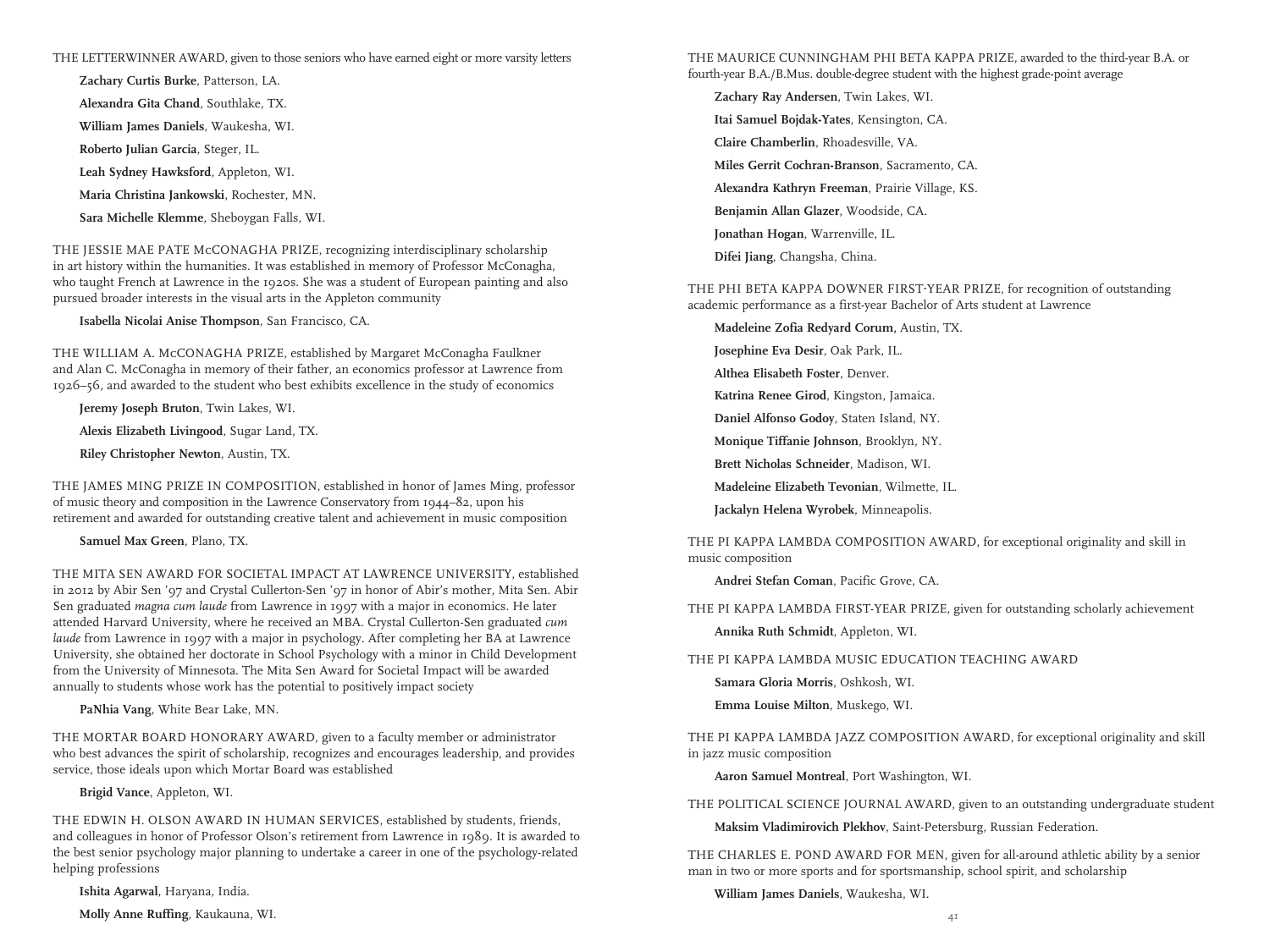THE POND AWARD FOR WOMEN, given for all-around athletic ability by a senior woman in two or more sports and for sportsmanship, school spirit, and scholarship

 **Leah Sydney Hawksford**, Appleton, WI.

THE MOJMIR POVOLNY PRIZE IN GOVERNMENT, established to honor the retirement of Professor Povolny, who was a member of the government faculty from 1958-89. It is given to an outstanding senior government student

**Jessica Grace Toncler**, Columbia Station, OH.

THE PRESSER FOUNDATION MUSIC SCHOLARSHIP, awarded to the outstanding music major entering the final year of study

**Alexander Rothstein**, Huntingdon, PA.

THE WILLIAM F. RANEY PRIZE IN HISTORY, established and named for this Rhodes Scholar and former professor of history at Lawrence (1920–55) and given to an outstanding history major. The prize is awarded to the senior with the highest GPA in the major

 **Yiman (Angel) Li**, Guangdong, China.

THE MARION READ AWARD, given for outstanding contributions to Lawrence athletics  **Kenya Ruby Earl**, Iowa City, IA.

THE GERVAIS E. AND MARY K. REED AWARD, given to the senior who, in the opinion of classmates, best exemplifies academic achievement and service to others and whose extracurricular activity, either on or off campus, demonstrates commitment to the common good

 **Molly Anne Ruffing**, Kaukauna, WI.

#### THE PROFESSOR GERVAIS E. REED AWARD FOR OFF-CAMPUS STUDY IN

FRANCOPHONE COUNTRIES, established in memory of Professor Gervais E. Reed with gifts from family members and friends upon his passing in June 2007. Professor Reed taught in the French department for 32 years. He held the Marie Wollpert Professorship in Modern Languages and was honored by the French government as a Chevalier dans l'Ordre des Palmes Academiques for his promotion of the French language in the United States. The fund recognizes Lawrence students who excel in French studies and supports their participation in off-campus programs in Francophone countries

 **Alexa R. Praxl**, Lowell, IN.

THE ALEXANDER J. REID PRIZE IN ENGLISH, bequeathed in 1911 by Alexander Reid, editor of the "Appleton Post," U.S. diplomat, and Lawrence trustee (1895–97), the prize is awarded to the student who writes the best sketch

 **Molly Anne Ruffing**, Kaukauna, WI.

THE ESTELLE RAY REID PRIZE IN ART, established by a bequest from Estelle Ray Reid, daughter of Appleton Post editor Alexander J. Reid, and awarded for graduate study of art

 **Shania Johnson**, Rosedale, NY.

THE ESTELLE REID PRIZE IN LIBRARY SCIENCE, established from her estate in 1961 and awarded to a student planning to pursue the graduate study of library science

 **Amanda Chin '20**, Portland, OR.

THE THOMAS B. REID PRIZE IN JOURNALISM, established in 1961 in memory of Thomas B. Reid, brother of Alexander J. Reid, and awarded to a student intending to pursue graduate study in journalism

**Luther Ray Abel**, Milwaukee.

THE ELIZABETH RICHARDSON AWARD—ART HISTORY, established in memory of this Milwaukee-Downer graduate by her friends and family. Miss Richardson M-D'40, served in World War II as a member of the Red Cross in France, where she died in a plane crash. The prize is awarded to women excelling in art history

 **Emma Louise Goodman**, Albuquerque, NM.

THE ELIZABETH RICHARDSON AWARD—STUDIO ART, established in memory of this Milwaukee-Downer graduate by her friends and family. Miss Richardson M-D'40, served in World War II as a member of the Red Cross in France, where she died in a plane crash. The prize is awarded to women excelling in studio art

 **Shumei (May) Li**, Guangdong, China.

THE SUMNER RICHMAN STUDENT RESEARCH AWARD IN BIOLOGY, established in honor of Sumner Richman, member of the Lawrence faculty from 1957–95, upon his retirement and awarded to a student showing promise in biological research

 **Derartu Ahmed**, Maple Grove, MN.

THE PATRICIA RITTER PRIZE IN CHINESE CULTURE, established in honor of Ms. Ritter for her work in promoting academic exchange between China and the United States. The award recognizes exceptional achievement by a Lawrence undergraduate in the study of Chinese culture

**Josey J. McClain**, Oneida, WI.

THE PATRICIA RITTER PRIZE IN CHINESE LANGUAGE, recognizing exceptional achievement by a Lawrence undergraduate in the study of Chinese language

**Katherine Mei Xiaobing Perry**, Eagan, MN.

THE HOWARD AND HELEN RUSSELL AWARD FOR EXCELLENCE IN BIOLOGICAL RESEARCH, established by family and friends. Members of the Russell family have been strong supporters of liberal education and Lawrence University; Howard and Helen Russell are grandparents of Beth De Stasio '83, professor of biology and Raymond H. Herzog Professor of Science, whose husband, Bart De Stasio '82, is also a professor of biology. This year the award is given in honor of Beth De Stasio's father, Roger Schoenfeld. This award recognizes excellence in biological research at the college

 **Zoë Joyce Quillen Boston**, Havertown, PA.

THE LOUIS HENRY SCHUTTE MEMORIAL PRIZE IN ENGLISH, established by Dr. William M. Schutte, professor of English at Lawrence from 1960-84, in honor of his father, who served for 35 years as headmaster of Rumsey Hall School in Cornwall, Connecticut. It is awarded to the senior English major with the highest grade point average for all courses completed in the six terms immediately preceding his or her final term at Lawrence

**John Michael Berg**, Mukwonago, WI.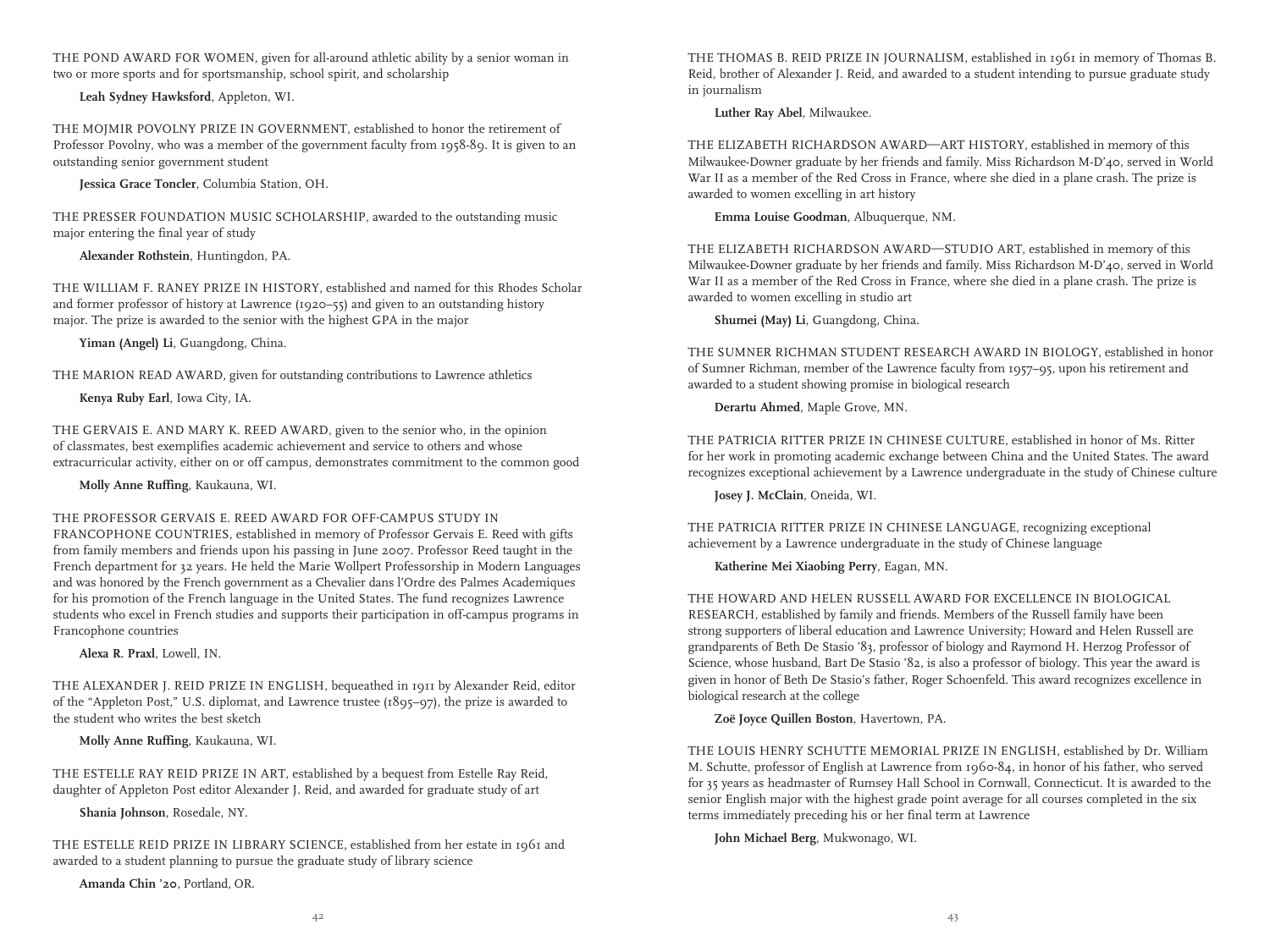THE SENIOR ART AWARD—ART HISTORY, awarded to students excelling in art history

 **Ursa Ananda Maya Anderson**, Amherst Junction, WI.

THE SENIOR ART AWARD—STUDIO ART, awarded to students excelling in studio art

 **Yui Niizeki Maehara**, Astoria, NY.

THE SORORITY CUP, awarded to the sorority with the highest scholarship rating for the previous three terms

#### **Kappa Alpha Theta**

THE SENIOR PRIZE FOR STATISTICS & DATA SCIENCE, awarded annually to a graduating senior who demonstrates interest and excellence in the study of statistics and data science

**Tran Ngoc My Le**, Ho Chi Minh City, Vietnam.

**Parker Leopold Kaukl**, Sun Prairie, WI.

THE WARREN HURST STEVENS PRIZE, established in 1926 by David Harrison Stevens, Lawrence University Class of 1906, in memory of his brother, Warren. David Stevens served the college as a trustee from 1949 to 1960 and was honored by his alma mater in 1931 with an honorary Doctor of Laws degree. The Stevens Prize is awarded to a junior in recognition of high scholarship and activity in college affairs

**PaNhia Vang**, White Bear Lake, MN.

THE STUDENT LIFE AWARD, established in 1978 and sponsored by the Lawrence University Alumni Association, and given to a senior in recognition of leadership and service

**Alexandra Gita Chand**, Southlake, TX.

THE TANK-PALMQUIST-ROSS AWARD IN GEOLOGY, established in honor of Professors Ronald W. Tank, John C. Palmquist, and Theodore W. Ross. It is awarded to the outstanding geology student in the junior class

 **Itai Samuel Bojdak-Yates**, Kensington, CA.

THE JEAN WILEY THICKENS PRIZE, established in 1988 by Laura Thickens Halford, Lawrence University Class of 1938, in honor of her mother and in recognition of the life and work of Dr. Roger Nichols, former director of the Boston Science Museum. It is given to the student who, by interest, scholarship, and aptitude, shows the most promise for the teaching at the high school level

 **Morgan Elizabeth Fisher**, Winnetka, IL.

THE TICHENOR PRIZE IN ENGLISH, donated in 1888 by Charles Orlando Tichenor, who graduated from Lawrence in 1862 and served as an attorney in the Civil War. It is awarded to the student with the best critical essay about a work of English literature

 **Alexandra Gita Chand**, Southlake, TX.

THE E. GRAHAM WARING PRIZE IN RELIGIOUS STUDIES, established in 1987 by colleagues and friends to honor the retirement of E. Graham Waring, professor of religious studies. This prize is given to a student for the best paper written in a religious studies course

 **Asher Bradford McMullin**, Appleton, WI.

THE EDWIN N. AND RUTH Z. WEST SCHOLARSHIP, a merit award for students of exceptional promise. The scholarship is competitive and is granted to continuing students beginning with the sophomore year

**Keegan Alec Mencke**, Midlothian, VA.

**Amir Hossein Zarandi**, Khoy, Iran.

THE RALPH WHITE PRIZE IN MATHEMATICS, donated by Mrs. Mary White in 1921 in memory of her son, Ralph, Class of 1899, and awarded to a sophomore student excelling in the study of mathematics

**Nina Bernadette D. Austria**, Monmouth Jct, NJ.

**Brett Nicholas Schneider**, Madison, WI.

THE ALEXANDER WILEY PRIZE, established by the family of Alexander Wiley, a United States Senator from Wisconsin for 24 years, and awarded to an undergraduate, preferably a senior, who has, in his or her college years, most demonstrated a principled independence of thought, moral courage, and creative commitment to a significant cause

**Alexandra Gita Chand**, Southlake, TX.

THE CHARLOTTE WOOD PRIZE IN ENGLISH, established in 1961 and named for Charlotte Wood, Lawrence University Class of 1901. It is awarded to the student with the best essay entered in an annual competition

 **Taylor Suzzanne Hughes**, Wausau, WI.

THE HENRY MERRITT WRISTON SCHOLARSHIP, established in 1975 to honor the eighth president of Lawrence University, and awarded to those students whose academic excellence is reflected by their wide-ranging interests, balanced personalities, and the multiple abilities one associates with a truly educated person

**Louisa May Olsen**, St. Charles, IL. **Helen Y. Panshin**, Corvallis, OR. **Marissa R. Polzin**, Sturtevant, WI. **Rose Nancy Williams**, Appleton, WI.

2022 LAWRENCE UNIVERSITY AWARD FOR OUTSTANDING TEACHING IN WISCONSIN Nominated by Lawrence seniors, recipients are selected on their abilities to communicate effectively, create a sense of excitement in the classroom, and motivate their students to pursue academic excellence while showing a genuine concern for them in and outside the classroom.

 **Amy Pelle**, Rice Lake High School, Rice Lake, WI.

**Kevin Carlton**, Kiel High School, Kiel, WI.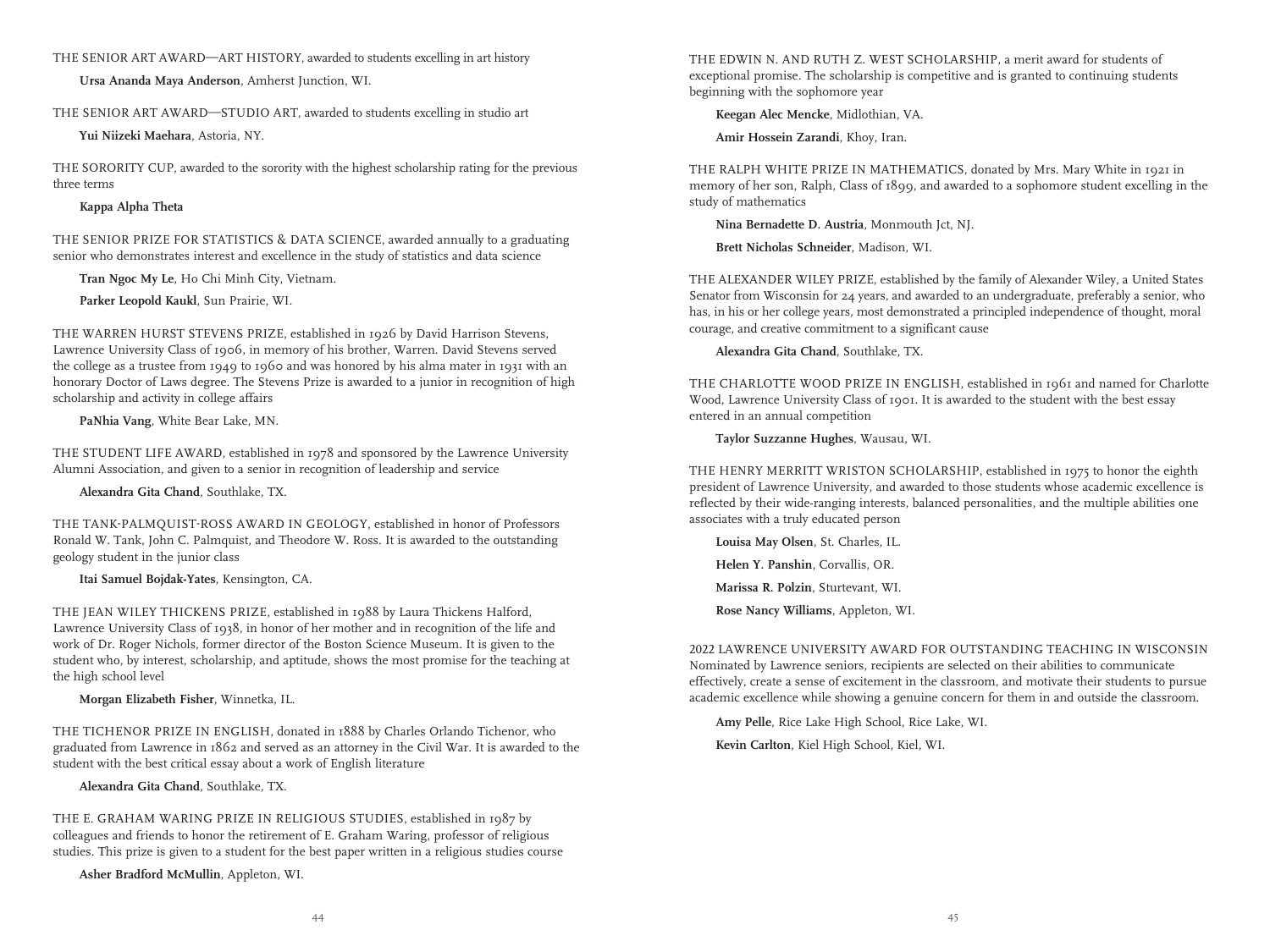#### READING THE REGALIA

Academic attire worn during Commencement ceremonies and on other formal occasions is based on common styles of the 14th and 15th centuries in Europe. In a time when both men and women wore gowns or robes, it became common practice to adopt distinctive gowns for various professions, trades and religious orders. The ceremonial garb of a modern academic procession thus is descended from the working clothes of a medieval scholar, who was often a cleric. Long gowns were desirable in unheated medieval universities, and the hood may have been developed to cover a tonsured head.

This tradition of academic dress, particularly as known at Oxford and Cambridge, passed to the American colonies and was standardized by an Intercollegiate Code in 1895. The code sets forth rules governing the color, shape and materials of the three primary items of academic apparel: the gown, the hood and the cap.

Gowns differ according to the level of degree earned by the wearer. Traditionally, the baccalaureate (bachelor's degree) gown has pointed sleeves and is worn closed. The gown for the master's degree has an oblong sleeve, open at the wrist, that hangs down. The rear part of the oblong shape is square-cut, and the front part has an arc cut away. The doctoral gown is the most ornate, with a velvet facing and three velvet chevrons on each bell-shaped sleeve. Both master's and doctor's gowns can be worn either open or closed. While most doctoral gowns are black, some universities have adopted gowns in their institutional colors.

For those who know how to "read" them, academic hoods signal both the wearer's field of study (the velvet border) and the institution by which it was conferred (the silk lining). The Lawrence hood is lined in blue, with two white chevrons. In addition to the institutional colors, colors associated with specific academic disciplines are used for the trim on doctors' gowns, the edging of hoods and the tassels of caps. The most frequently worn colors in the Lawrence academic procession are: dark blue (philosophy, including Ph.D.s in other disciplines), pink (music) and lemon yellow (library science). Other discipline-related colors include white (arts, letters, humanities), golden yellow (science), purple (law), copper (economics), drab (business), light blue (education) and brown (fine arts).

The cap was the last item added to the academic ensemble and is most often hard and square, although variations in softer materials and different shapes also have been adopted. At Commencement, degree candidates wear the tassel on the right front of the cap and shift it to the left front immediately after degrees are conferred. The ceremonial mace carried at the head of academic processions by the college marshal (a senior member of the faculty) and the usher batons carried by the marshal's deputies were crafted by silversmith E. Dane Purdo, former professor of art. The badge of office for President Laurie A. Carter was also created by Professor Purdo.

An academic procession has an exact order of march, set by tradition: the president preceded by the college marshal and the mace—enters first, followed by trustees, administrative officers and other members of the party that will be seated on the platform. They are followed, in turn, by the faculty. At Commencement, the faculty enters and, as a sign of respect, forms two rows on either side of the center aisle, through which the graduating seniors pass.

Membership in honorary societies is designated by cords worn on the gowns of four groups of graduates. Members of Phi Beta Kappa, the nation's most prestigious academic honor society, wear cords of pink and sky blue, the society's official colors. Members of Mortar Board, the senior honor society, wear cords of silver and gold signifying opportunity and achievement. Seniors who were members of the sophomore honor society Lambda Sigma wear royal blue and gold honor cords signifying, respectively, truth and honor. Members of Sigma Alpha Iota, the international music fraternity for women, wear red and white honor cords representing membership, leadership and service by women in the musical arts.

Membership of the class leadership team wear a single cord entwined with blue and silver to recognize their leadership of the senior class and to represent the guidance they will provide in the years ahead as alumnae/i.

Posse scholars wear double navy and white cords to recognize their leadership in helping Lawrence achieve its goal of having a supportive and welcoming environment.

Members of the Honor Council wear a single cord of royal purple intertwined with gold.

The purple stands for honor and the gold symbolizes the Golden Rule. Other student groups and organizations often wear cords symbolizing their membership or achievements.